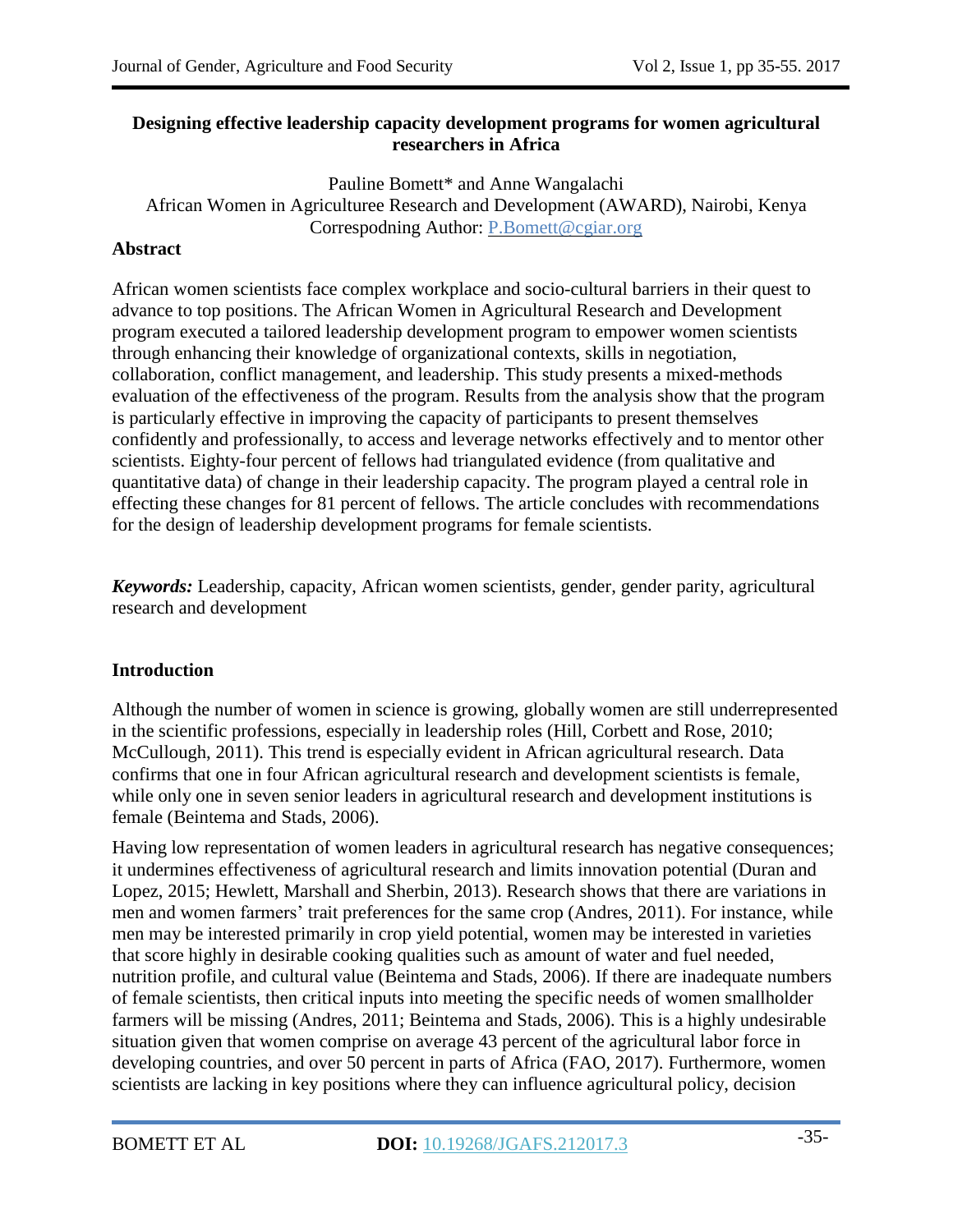making at institutional and national levels, and serve as role models to girls and young women aspiring for careers in agricultural research and development (Andres, 2011). Increasing the contributions and leadership of women researchers in Africa's agricultural research and development will prevent the waste associated with not fully utilizing their insights, experience, and technical capabilities (Andres, 2011).

Increasing the number of women in leadership within agricultural research institutes presents several challenges. Some of these challenges are also experienced by women more broadly in the world of work. Three perspectives may be used to review the specific challenges women experience in their climb to the top rungs in their career ladders. These are the 'leaky pipeline', ‗glass ceiling' and ‗labyrinth' respectively (Blickenstaff, 2006; Eagly and Carli, 2007). According to the 'leaky pipeline' metaphor, both men and women join the science, technology, engineering, and math (STEM) career pipeline, and they progressively drop out ('leak') out of the pipeline. Cronin and Roger (1999) found the absence of women in STEM to be both progressive (the further along the pipeline, the fewer women you find) and persistent (the problem has not gone away in spite of interventions). The most well-known view has been that women's career aspirations are stopped by a 'glass ceiling'  $-$  a metaphor that describes a subtle yet strong barrier that prevents women from moving up the corporate hierarchy, however Eagly and Carli (2007) propose a different perspective, that of a labyrinth, which conveys the idea of women's complex journey towards a worthy goal through a passage that is neither simple nor direct, but that "requires persistence, awareness of one's progress, and a careful analysis of the puzzles that lie ahead". Because all labyrinths have a viable route to the center, it is understood that goals are attainable. The metaphor acknowledges obstacles but is not ultimately discouraging. This shift recognizes the fact that women are kept from advancing in their careers at all levels; not just when they get to the top, and that individual and institutional factors that contribute to this exist.

Research has attempted to document these barriers to advancement in the sciences, and has identified that they include the demands of family life; inadequate social capital; gendered expectations on leadership style; existing prejudices as well as practices against women in the work place related to pay and promotions (Eagly and Carli, 2007).

However, not all the barriers to advancement are faced exclusively by women. In agricultural research and development organizations, scientists are promoted to senior leadership based largely on technical competence, though they may be lacking in people leadership and managerial skills, the so-called "soft skills" (Goh *et al.*, 2008). In these roles, they face the challenge of transitioning from a technical expert to becoming a leader (Andres, 2011; Sheridan, 1998). The unfamiliar territory may have negative consequences for them at organizational and personal levels. Although not unique to women, the impact is greater on female scientists than male scientists (Andres, 2011). To operate effectively at these senior levels, leaders need to draw on the non-technical skills (soft skills) that are required to motivate teams, communicate strategy and direction, manage complexity, and lead change. These skills include, but are not limited to, self-awareness, self-regulation, motivation, empathy, social skills, professionalism, flexibility, teamwork, networking, negotiating, and mentoring (Goleman, 1998; Robles, 2012; Lussier and Achua, 2012). This underlines the need for soft-skills management training for women scientists in particular (Andres, 2011).

Women scientists in Africa are very diverse in their backgrounds, professional contexts,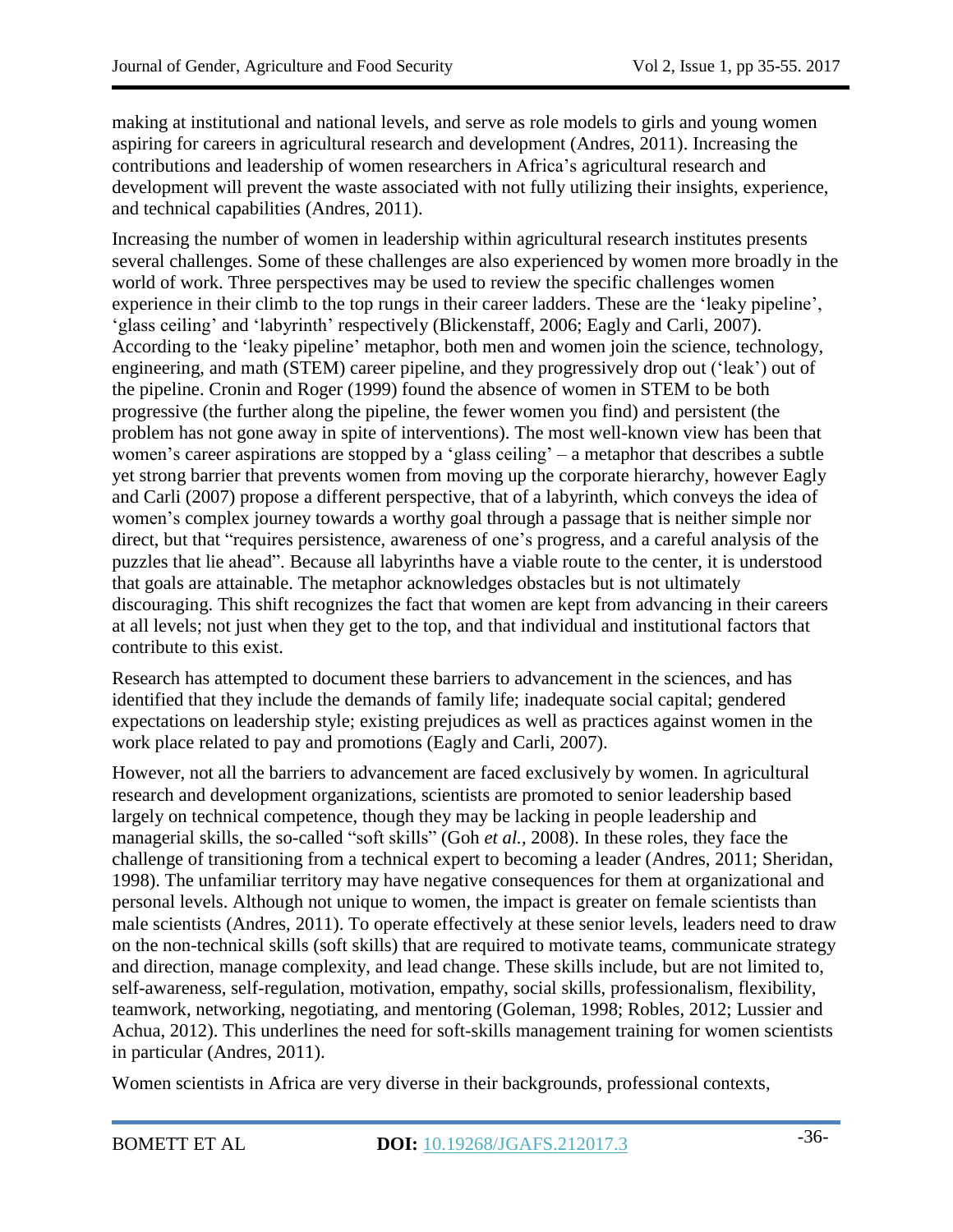personalities and experiences, knowledge and skills, their approaches to their work, and their work-life balance (Beintema and Di Marcantonio, 2009). This diversity calls for the design of effective yet tailored capacity-building programs to ensure that women scientists benefit fully. Typically, training sessions conducted by African agricultural research institutes miss the critical range of diverse perspectives necessary to develop appropriate leadership skills in women scientists needed to strengthen their organizational management capabilities (Beintema and Di Marcantonio, 2009).

Very little literature has been published documenting and describing the components of successful leadership development programs, particularly in the African agricultural research context. This paper contributes to the field of knowledge by describing the design of a tailored leadership development program for African female agricultural scientists and documenting success factors.

### **Developing a tailored leadership development program for female scientists**

The African Women in Agricultural Research and Development (AWARD) program was conceptually designed based on a portfolio of successful activities initiated and managed by the former Gender and Diversity Program of the Consultative Group for International Agricultural Research (CGIAR). The Gender and Diversity Program program, in force from 1999 until 2012, helped the CGIAR Centers leverage their rich staff diversity to increase their research and management excellence, and to integrate gender and diversity issues into the organizations' activities, policies and programs. The program piloted and managed several successful initiatives including formal mentoring programs within the CGIAR centers and leadership training workshops for women scientists and professionals at CGIAR and partner institutions (Debre and the Center for Gender in Organizations, 2007).

The Gender and Diversity Program also established a pilot fellowship program for women crop scientists in three East African countries (Goh *et al.,* 2008) and conducted a comparative evaluation with the United States Agency for International Development (USAID)/United States Department of Agriculture (USDA)'s Norman E. Borlaug International Agricultural Science and Technology Fellows' Program for Women in Science (Ofir, van Wyk and Etta*,* 2008). Valuable lessons were gleaned from this comparison, including that within agricultural research and development organisations women aspire to leadership positions, but need more access to careerdevelopment opportunities to realize their aspirations, they often lack opportunities for wider collaboration and would benefit from a strong community of peers. The study also determined that women are most effectively empowered through a combination of mentoring, leadership development and science skills development.

Taking the above into account, AWARD designed a custom-made two-year career development program based on the content of these well-vetted set of activities. The program is a threecomponent initiative comprised of science, mentoring, and leadership development – whose combined impact on the individual helps them to advance their careers.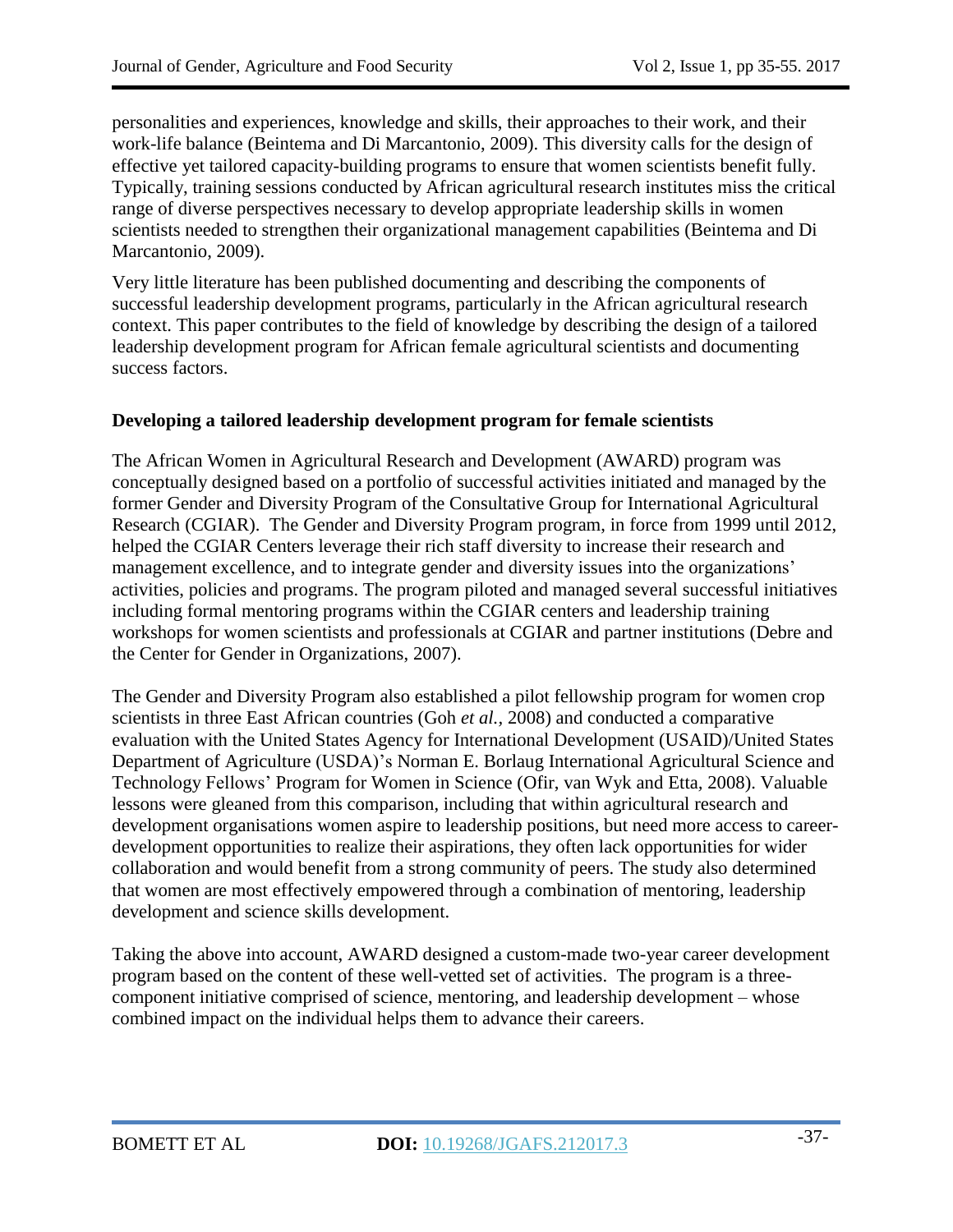# *A framework for understanding leadership*

AWARD's African Women in Science Empowerment (AWSEM) framework, which is directly linked to the program's theory of change, identified five types of empowerment needed for female agricultural researchers. The five types of empowerment are referred to as "Powers", each of which is illustrated in Table 1.

| <b>Powers</b>     | <b>Power subdomains</b>                                                                                                                                                                                                                                                           |
|-------------------|-----------------------------------------------------------------------------------------------------------------------------------------------------------------------------------------------------------------------------------------------------------------------------------|
| Power from Within | Self-confidence<br>$\bullet$<br>Self-knowledge<br>Motivation<br>Vision and direction                                                                                                                                                                                              |
| Power to Do       | <b>Access to</b><br>Knowledge and information<br>Opportunities<br>Contacts and networks                                                                                                                                                                                           |
|                   | <b>Leadership capacities</b><br>Present oneself professionally<br>Manage diversity<br>$\bullet$<br>Leverage team talents<br>Formally mentor others<br>$\bullet$<br>Negotiate<br>$\bullet$<br>Network                                                                              |
|                   | <b>Scientific capacities</b><br>To conduct research<br>To conduct gender-responsive research<br>٠<br>To fundraise<br>$\bullet$<br>To present (work or research)<br>$\bullet$                                                                                                      |
| Power Over        | Career Progress, including promotions and education achievements<br>$\bullet$<br>Visibility<br>$\bullet$<br>Professional Recognition, including professional awards, invitations<br>$\bullet$<br>and additional bursaries/fellowships                                             |
| Power With        | Participating in collaborative activities<br>$\bullet$<br>Leading collaborative activities<br>$\bullet$                                                                                                                                                                           |
| Power to Empower  | Efforts to raise awareness of gender responsive research $\&$<br>$\bullet$<br>development<br>Strengthen capacities around gender responsive research &<br>$\bullet$<br>development<br>Influence on norms, policies and strategies for gender responsive<br>research & development |

| Table 1: AWARD's African women in science empowerment framework |  |  |
|-----------------------------------------------------------------|--|--|
|-----------------------------------------------------------------|--|--|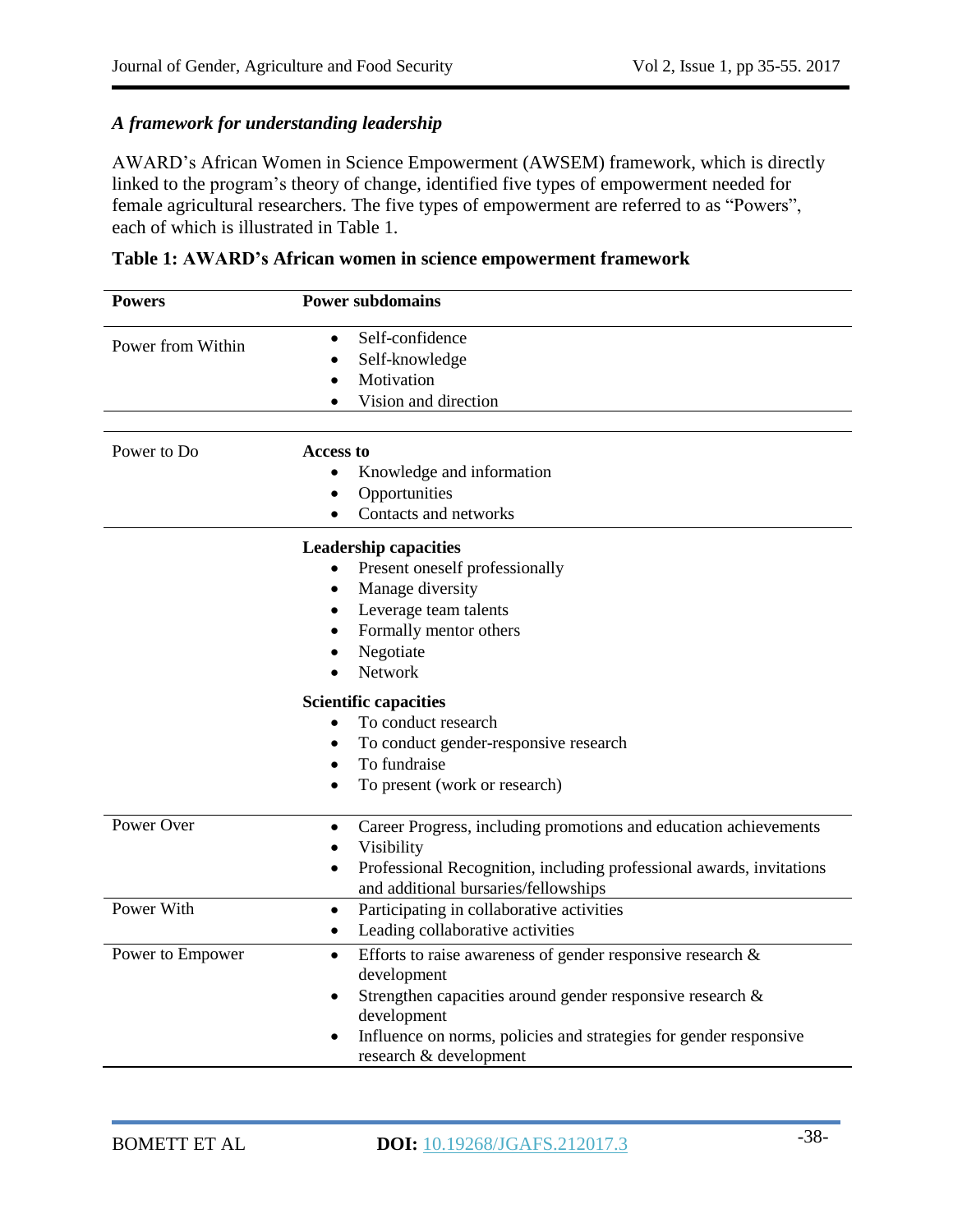The theory of change postulates that if high-quality candidates are found and implementation is of high quality, the opportunities provided through the three components will help the fellows gain skills and access to resources and networks, which in turn will help them to demonstrate growing confidence and assertiveness; the motivation to lead, excel and contribute; have a personal impact; develop competence (including being gender-responsive); and raise creativity and visibility.

The leadership component and falls under the "Power to Do" in the framework. Leadership development complements science skills development and mentoring to form a holistic package of empowerment experiences that together are expected to elicit higher outcomes including, fellows increasingly serving in leadership roles and demonstrating leadership in their research endeavours. According to the theory of change, after going through the leadership training, fellows should have increased self-awareness and understanding of their leadership potential; improved leadership and management skills and insights; enhanced confidence in their leadership abilities and the motivation to practice them; and improved visibility as role models. These skills are vital for creating and leading the organizational and societal change required to improve the working conditions of women scientists and dramatically improve their chances of becoming senior leaders in agricultural research and development systems.

# *Leadership development*

Recognizing that women need greater recognition for and encouragement of their leadership, the training for women's leadership skills is tailored to the specific needs of women in science. The specific outcomes of the leadership courses are that fellows learn to network effectively, present themselves professionally, navigate organizational diversity, leverage team talents, manage conflicts, and negotiate. Building on the programs approach to empowerment, one of the outcomes of the leadership capacity development is the increased capacity of fellows to mentor other scientists. Full details on the leadership courses can be found on the fellowship's website (AWARD, 2017). A summary of each of the courses and their main objectives are given below.

*Leadership skills course* is aimed at strengthening the leadership capacity of fellows with bachelor's degrees by building fellows' self-esteem and confidence, enhancing their ability to work in a team and manage conflict, improving their active listening skills, their abilities to give and receive feedback, their assertiveness, negotiation skills, presentation skills, and time management skills.

*Women's leadership and management course* is designed to address the challenges and opportunities of African women with postgraduate degrees by empowering them to build and sustain team performance, communicate effectively for facilitation and feedback, manage interpersonal conflict, create alliances and leverage diversity, and deal with gender issues in the workplace.

*Enhancing negotiation skills for women course* is aimed at helping fellows recognize what is on the table during negotiations. This course teaches fellows to recognize the hidden contexts, barriers, opportunities and gender undertones during negotiations, assess their own bargaining strengths and weaknesses and identify strategies that will position them as effective negotiators.

*Role modelling events* require fellows to practice their newly acquired leadership skills by organizing a role modeling event in which they step up as visible and confident female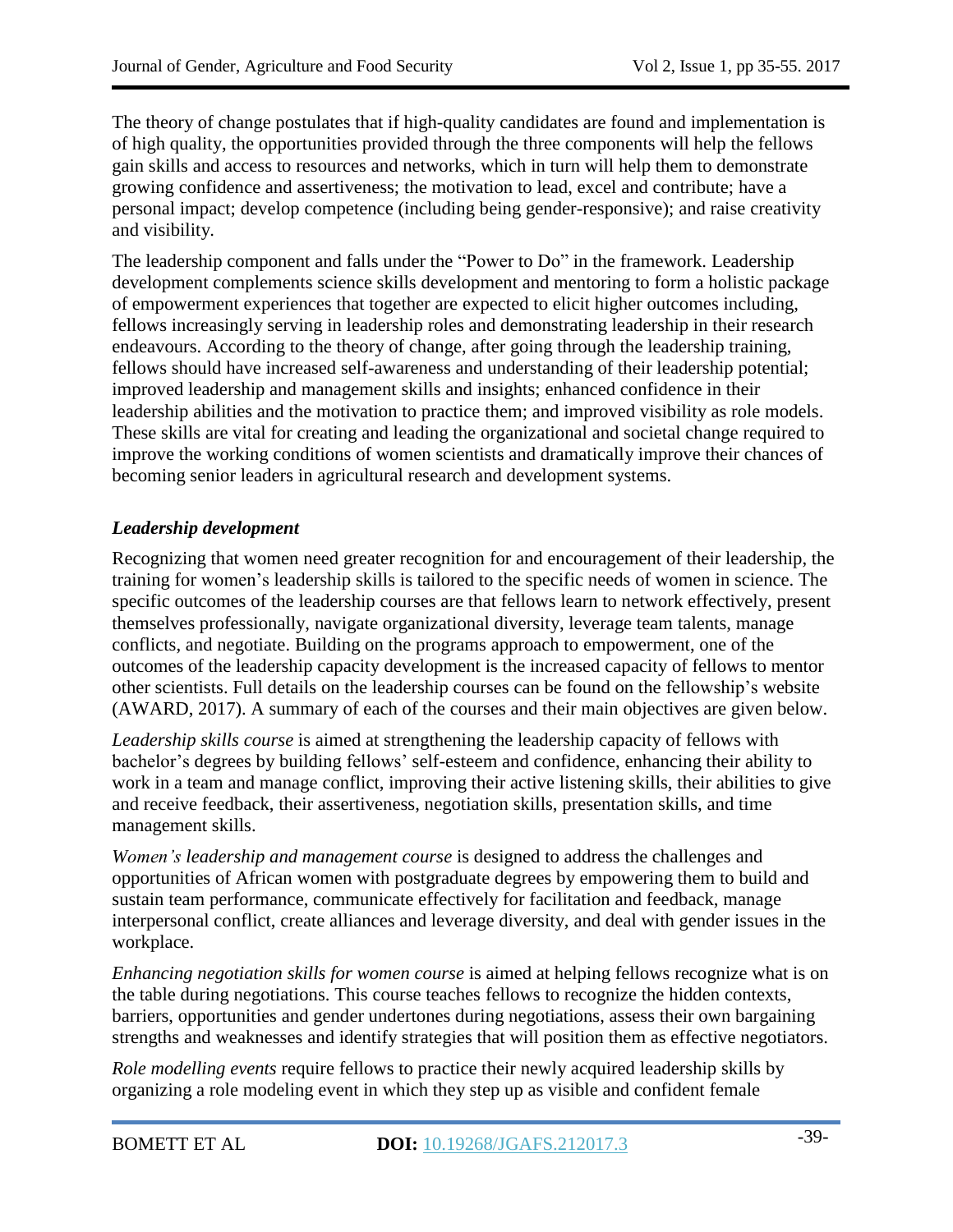researchers in their communities or work environments, with the aim of encouraging more women and girls to pursue careers in agricultural research and development.

### **Methodology**

Data was collected through the fellowship's monitoring and evaluation efforts. The objective was to determine the effectiveness of the leadership program and the extent to which fellows gain the range of leadership skills envisioned in the program design. A well-structured data collection process was used to determine the degree to which (if at all) the program contributes to the desired outcomes.

The following outcomes related to leadership were assessed:

- Capacity to present oneself professionally
- Capacity to navigate diversities in the workplace effectively; specifically, cultural, personality, and gender diversities
- Capacity to leverage team talents by drawing on the unique strengths of others
- Capacity to negotiate for a desired outcome in one's professional environment
- Capacity to network effectively by communicating with relevant and influential persons in one's professional field for targeted purposes
- Capacity to formally mentor others

#### *Data sources*

The findings discussed in this article are based on data collected from fellows by an independent contractor. Final evaluation forms were distributed to fellows at the end of the two-year fellowship via the online survey software program, QuestionPro. The software allowed for the online completion of the evaluation forms by the fellows, and allowed the data to be directly downloaded from the online platform, ensuring data quality and integrity. To make triangulation between multiple datasets possible, data collection was not anonymous, although all data were treated with the strictest confidence.

Specifically, data discussed were collected from two groups of fellows, namely the 2013 cohort and the 2014 cohort. A response rate of 88 percent (122 fellows) was obtained, with highly similar response rates noted between the two cohorts. Response rates higher than 90 percent were obtained in groups of fellows with masters and doctoral fellows, with a lower response rate of 76 percent among the post- bachelor's fellows.

#### *Data collection instruments*

In order to assess change in the leadership capacities outcomes, as well as the fellowship's contribution, fellows were asked to complete an evaluation questionnaire consisting of quantitative and qualitative questions measuring each of the outcomes. Quantitative questions measuring change asked fellows to rate themselves on each component of the leadership capacities dimension at the start and at the end of the fellowship on a scale ranging from 'Very Low' capacity to 'Very High' capacity. This approach allowed for individual level change to be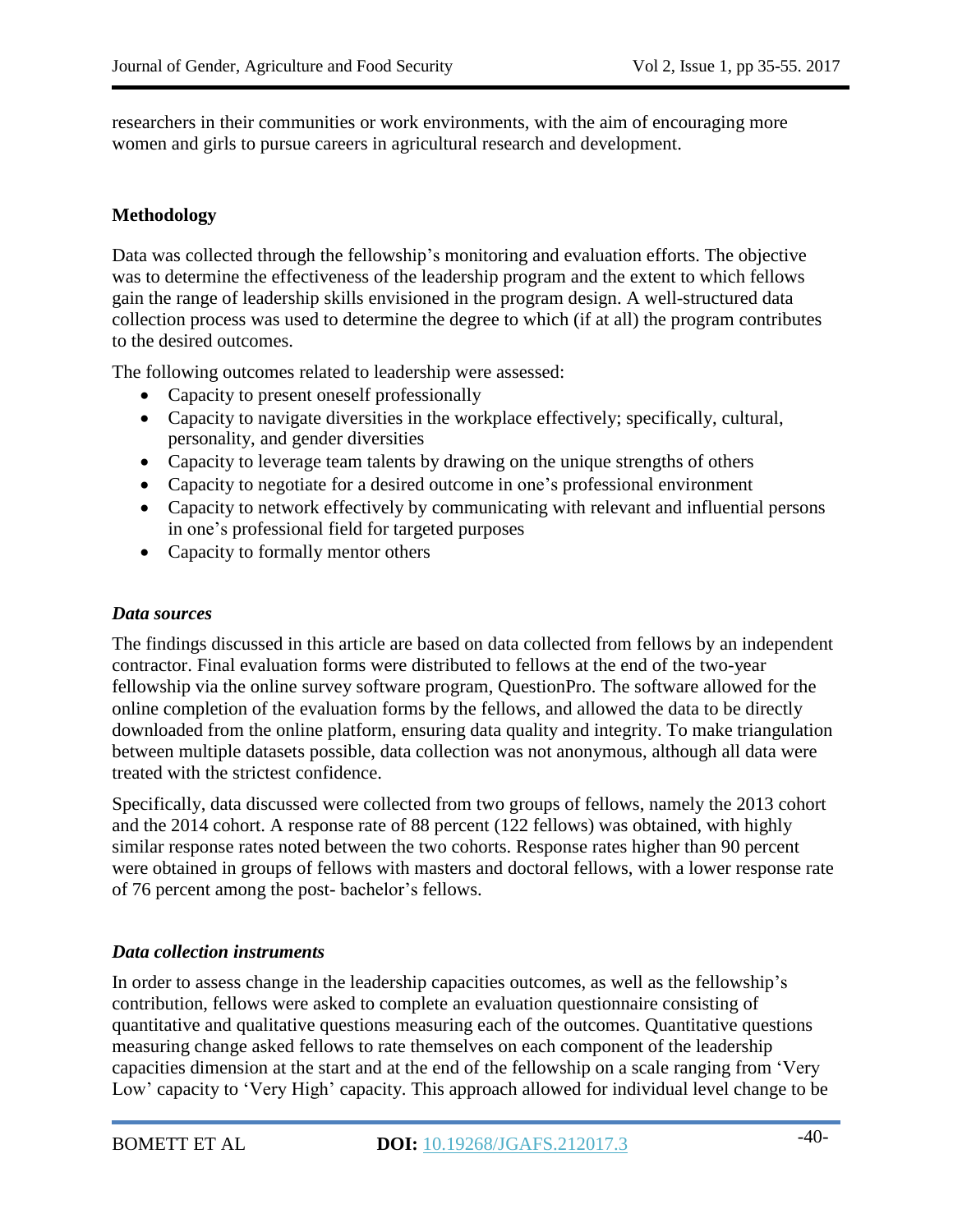calculated for each fellow on each of the leadership component outcomes.

While quantitative questions asked fellows to rate themselves before and after the fellowship on each dimension of the sub-domain in question, a single qualitative question was presented to fellows after the series of quantitative questions, and did not prompt fellows to describe changes in all the aspects of leadership. Rather, fellows were asked to report on the most important changes that they have experienced and to provide concrete examples illustrating these changes.

In addition, one quantitative question allowed for the strength of the fellowship's contribution to leadership capacity enhancement be identified by asking fellows to indicate the extent to which the program was a factor in bringing about any changes in their leadership capacity. Response options ranged from 'No Factor' to 'Major Positive Factor'.

A follow-up qualitative question asked fellows to reflect on the role that the fellowship played in bringing about the changes. Fellows were asked to describe specific activities that led to change and to explain how these activities enabled or contributed to the changes that they experienced.

### *Data analysis*

Quantitative data were analyzed using the Statistical Package for the Social Sciences (SPSS). Data transformations were carried out to compare fellows' *start* and *end* of fellowship assessments of their progress made on each of the leadership outcomes. Based on these data transformations, the number of fellows who reported change on a particular outcome could be determined and the scale of change identified (for example from 'Very Low' to 'Very High'). Further transformation was carried out to create a single variable depicting the total number of leadership outcomes where change was reported for each fellow. Descriptive statistics in the form of a frequency table were run on this final transformed variable to determine the number of fellows who showed change on a particular number of outcomes. A frequency table was also run for the quantitative question on the fellowship's contribution to change, providing a summary of fellows' ratings of this contribution on their leadership capacity.

Deductive qualitative coding was done using Dedoose (2017), an online mixed-methods data analysis tool. Qualitative stories of change in leadership (see Table 1) were deductively coded and rated in terms of their credibility as either lackluster, convincing, or compelling. Detailed code descriptions were agreed upon to improve consistency in the coding process. Data were coded by a small team of researchers, all of whom have been engaged with the program for at least three to five years. Resource constraints limited the extent to which all coded excerpts could be verified by a second researcher. However, 10-15 percent of excerpts were selected for verification. The combination of convincing and compelling stories was counted as credible evidence of change. Fellows who had credible evidence in their descriptive stories were considered to have qualitative evidence of change for that particular outcome and were included in the integrated mixed-methods analysis. Fellows with lackluster evidence of change were considered to have no qualitative evidence of change.

Fellows were also asked to reflect on the contribution of the fellowship to the change they experienced in terms of their leadership capacity through a qualitative question. This open-ended question asked fellows to reflect specifically on how the program facilitated change through describing activities or processes in the fellowship. In addition, qualitative coded responses were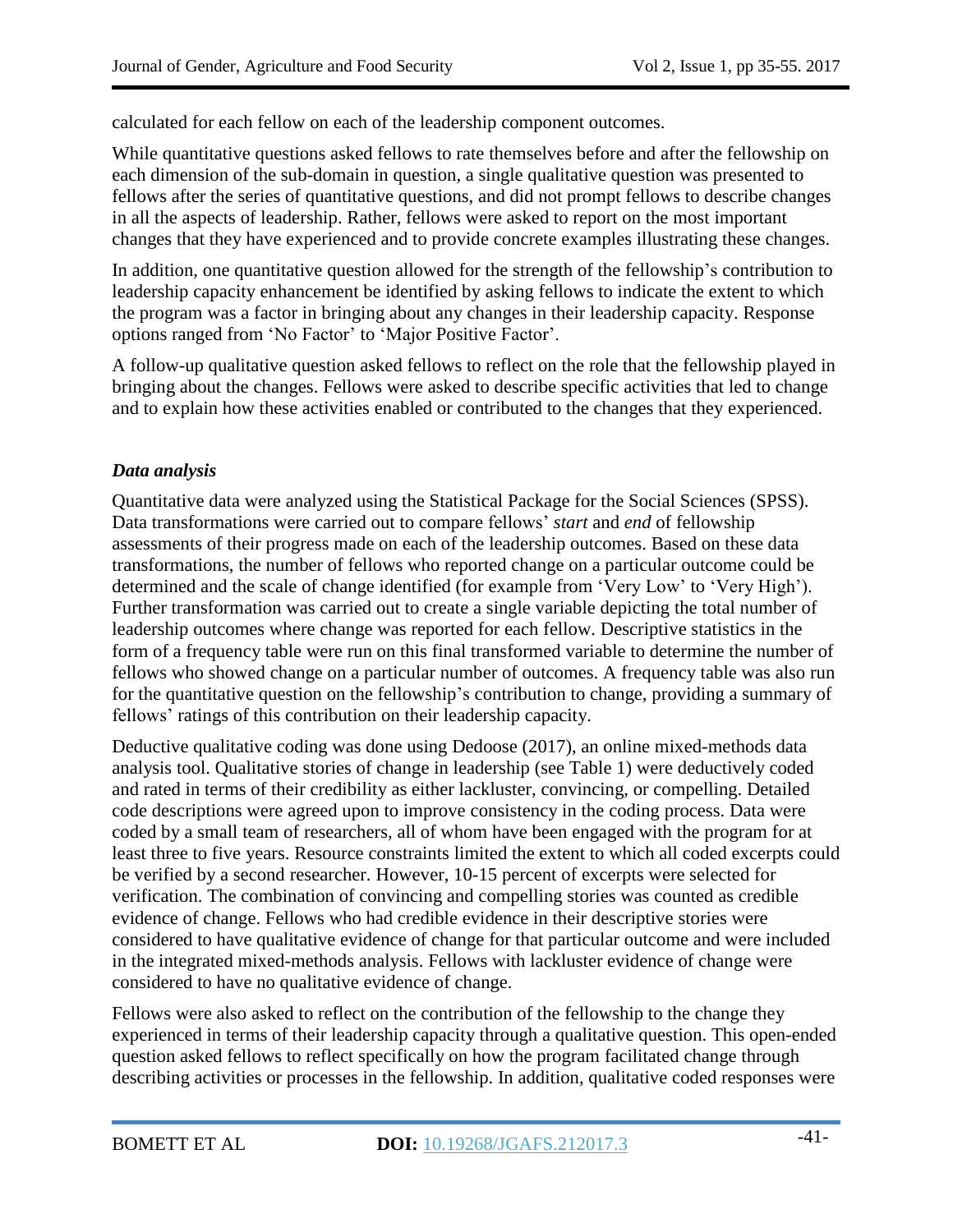quantified to identify the program activities which made the strongest contribution to change.

Using the Dedoose mixed-methods analysis tools, code application data at the individual fellow level was exported from Dedoose into Excel for purposes of integration with the quantitative data.

### *Triangulating AWARD's contribution to change*

Triangulated change for leadership was determined by matching the quantitative change a fellow to their qualitative data. Change was considered triangulated if quantitative change and a credible story were both found. An overall index of triangulated change in the Leadership dimension was then determined by denoting all fellows who showed triangulated change on at least one of the outcomes as having ―*triangulated evidence of change in leadership*‖, and all fellows who did not show triangulated change on any of the sub-dimensions as having ―*no triangulated evidence of change in leadership*‖.

A similar approach was taken when triangulating AWARD's contribution to change. Quantitative and qualitative responses were triangulated to verify the strength of the fellowship's contribution. If a fellow indicated that the fellowship had played a role in their quantitative response and had written a feasible narrative in their qualitative response, that contribution to change was considered verified.

### **Results**

### *Leadership outcomes*

As discussed in the methodology, fellows were asked to report changes in their capacities related to the capacity to present themselves professionally, to navigate diversities in the workplace, to leverage team talents, to negotiate, and to mentor in *qualitative and quantitative* questions.

Figure 1 illustrates the number of quantitative changes fellows reported. The majority of fellows had evidence for change in either five (45 percent) or all six (48 percent) of the outcomes. No clear differences were noted between fellows with different levels of qualification in terms of the number of outcomes where change was reported.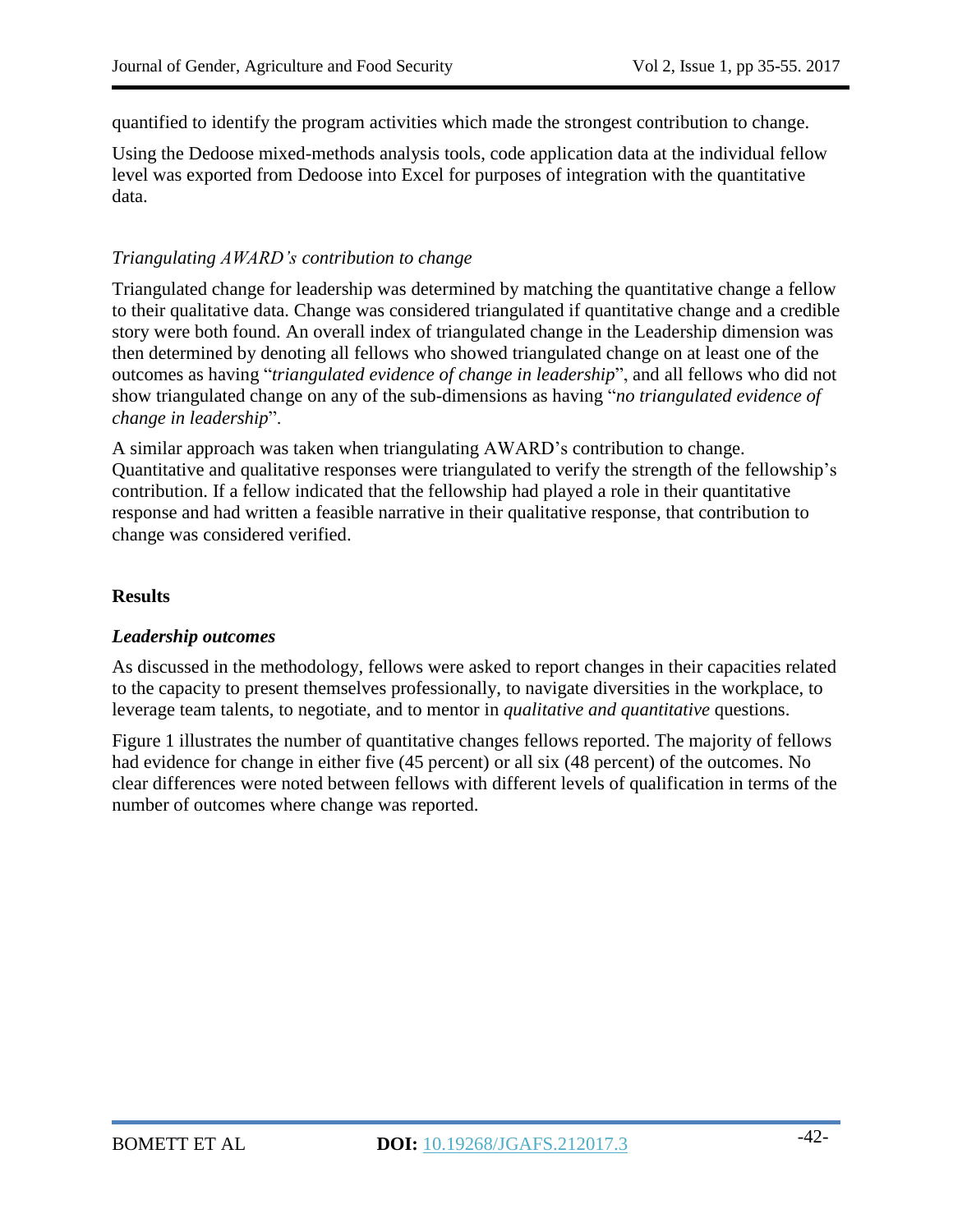

**Figure 1: Percentage of fellows with quantitative evidence of change on the leadership outcomes**

The changes across these outcomes is confirmed by the qualitative data. The capacity to present themselves confidently and professionally, and mentor others were the two most salient changes noted. Qualitative data (illustrated in Figure 2) showed that half of the fellows had credible evidence to support the changes they experienced related to their capacity to present themselves professionally and appropriately in the work context. Approximately one in four had credible qualitative evidence to support the changes they experienced with regards to their capacity to mentor others. Given that the qualitative questions did not prompt fellows to describe changes with respect to all outcomes, but rather were asked to report on the most important changes they have experienced, this distribution of qualitative evidence supports the fact that the design of the leadership component to address a range of science outcomes was an appropriate choice.



# **Figure 2: Percentage of fellows whose qualitative stories provided credible evidence for each leadership outcome**

Triangulated results, combining quantitative evidence of change with credible qualitative stories showed that the vast majority of fellows (84 percent) had triangulated evidence for change in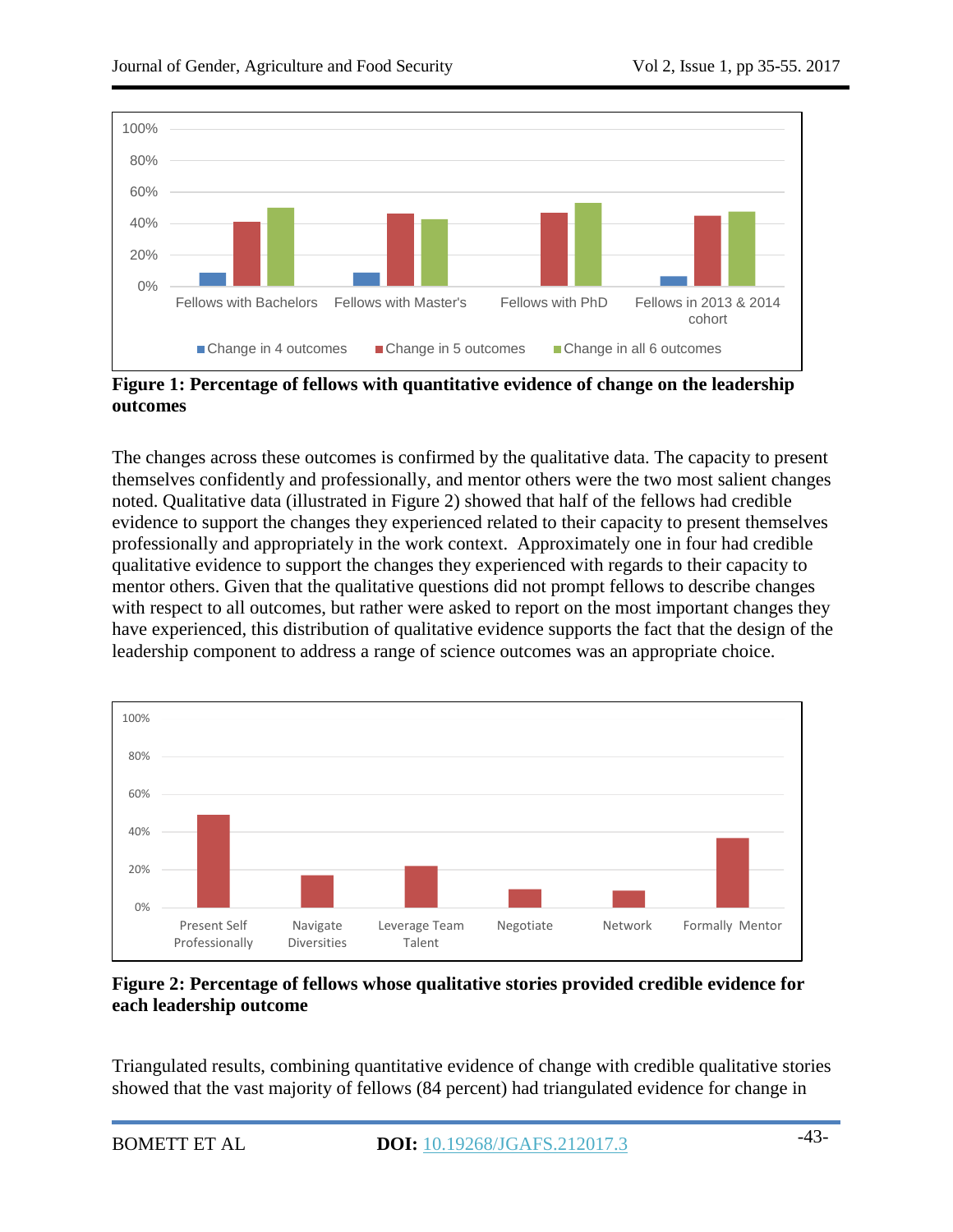their leadership capacity. There was no difference in the triangulated data between fellows who have different levels of qualification, suggesting that the regardless of qualification the bouquet of fellowship activities work together to develop leadership capacity for fellows.

Each of the six specific outcomes is discussed in greater detail below.

# *Presenting oneself professionally*

Evidence shows women are less self-assured than men in the workplace —and that to succeed, confidence works in conjunction with competence. Research has also found that this lower selfconfidence holds true even in prestigious academic institutions [\(Srivastava,](http://tech.mit.edu/author/Sanjana+Srivastava/) 2015) and at the highest ranks of academia (Sarsons and Xu, 2015). The ability to present oneself professionally and confidently is therefore an important component of empowering women to lead.

Based on quantitative ratings, only five percent of fellows reported "high" levels of the capacity to present themselves professionally at the start of the fellowship; this shifted to 97 percent, indicating they had "high" to "very high" levels of the capacity to present themselves professionally after the fellowship period.

Almost all fellows (99 percent) reported an increase in their level of empowerment for this leadership outcome during the fellowship. The distribution of ratings before and after the fellowship is shown in Figure 3.



# **Figure 3: Ratings for ability to present oneself professionally before and after the fellowship**

In terms of their capacity to present themselves professionally, 49 percent of fellows provided stories deemed as credible qualitative evidence of change (illustrated in Figure 2), for example:

*―AWARD chose me to represent them at the world food Prize event in 2014 and the communications manager at AWARD helped me a lot in enhancing my communication skills. I was able to submit a commentary which was published in the Chicago council blog* "(2014 cohort, fellow with a master's degree, questionnaire/ feedback form, 2015).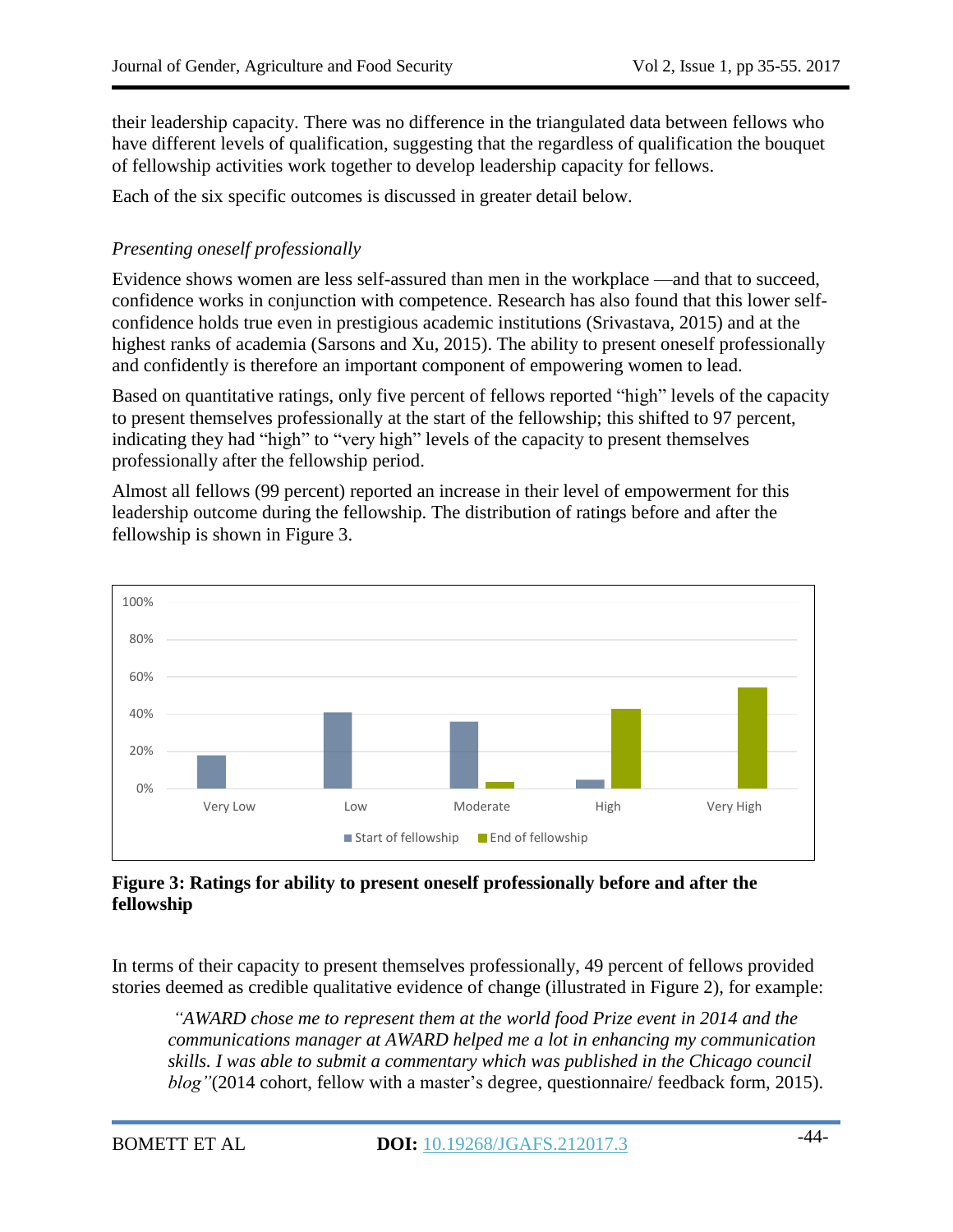*When teaching at the University, most students have been commenting on my good style of teaching-asking open ended questions to engage students in class discussions, been open minded whereby I have been letting the students to contribute by bringing in new ideas. Winning an Advanced Science Training course led me to give two internal seminars in the company and representing AWARD and my University and Africa at large in hunger solution meetings. During this time, many people liked my presentations and oral communication or the way I answered questions and bringing in new ideas. I started receiving invitations to give speech on my life experiences in Africa to women in innovation and also gave ideas on how to keep girls in high schools and how to encourage girls to take hard subjects in Kenya. After several talks/ or presentations I was able to give speech without use of power point and also my communication improved. This is the time I felt more empowered whereby my confidence increased to be able to talk to many people of different races and backgrounds.‖*(2014 cohort, fellow with a master's degree, questionnaire/ feedback form, 2015).

### *Access to network and capacity to leverage networks effectively*

Increased connection to a wider network of collaborators and community of peers has been identified as one of the needs among women in African agricultural research (Debre and the Center for Gender in Organizations, 2007). Improved collaboration for science is also a global issue for female researchers – the Elsevier, (2017) found that across 27 countries women arel less likely than men to collaboratively publish internationally, limiting their academic impact.

The fellowship provides a number of opportunities for fellows to foster their networking skills (through formal leadership training), and to develop networks (through membership to professional associations, sponsored conference attendance and regional network meetings). The goal of this mix of activities is to increase access to networks and the capacity to leverage these networks for professional goals.

Based on quantitative ratings, only 2 percent of fellows indicated they had high levels of access to professional networks prior to the fellowship, whilst after the fellowship 91 percent reported that they had high or very high levels of access to networks. In a similar trend, only nine percent of fellows had "high" levels of capacity to leverage their network effectively at the start of the fellowship; this shifted to 92 percent, indicating they had "high" to "very high" levels after the fellowship period.

As many as 98 percent of fellows indicated that they increased their access to networks through the fellowship, and 96 percent of fellows indicated an increase in their ability to leverage these networks effectively. The distribution of ratings for fellows' capacity to leverage networks before and after the fellowship is shown in Figure 4.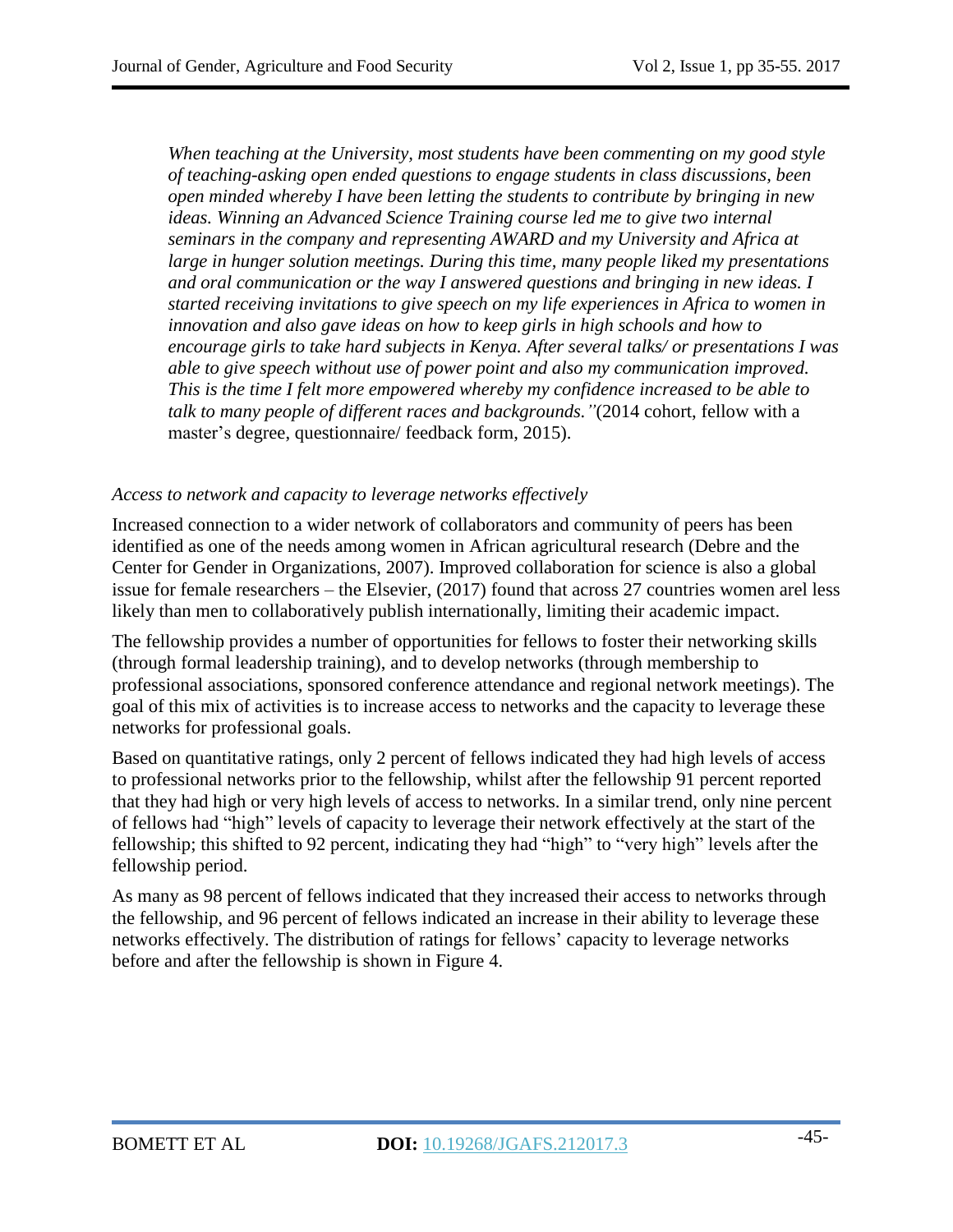

**Figure 4: Ratings for ability to leverage networks before and after the fellowship**

In terms of their access to professional networks, 90 percent of fellows provided evidence in their qualitative data to demonstrate their increased access. With regards to the capacity to leverage networks, 9 percent of fellows provided stories deemed as credible qualitative evidence of change. Examples are:

*―Since I joined AWARD I've been able to expand my linkages through my close association with my mentor. Some of the activities I got involved in including writing research grants and organizing scientific conferences a result of the contacts made through my mentor* "(2014 cohort, fellows with a doctoral degree questionnaire/ feedback form, 2015).

*―I have a wider network involving fellows, mentors and some AWARD trainers. I can write proposals better. I am also currently working with my mentor and other collaborators on a project funded by DANIDA.‖* (2014 cohort, fellows with a doctoral degree, questionnaire/ feedback form, 2015).

*―During the MOW in 2013, I met a senior from IITA who was mentoring a fellow. He is a nematologist. I only used to read about him in papers and publications. Therefore, when I developed an interest in plant parasitic nematodes, I really needed to meet someone who is experienced in this area. He has been such great help and if it were not for AWARD I probably wouldn't have met him. I got my initial nematode cultures from his project, I got my training through his contacts. He has given me several books to read. I attended the International Congress of Nematology in South Africa where he introduced me to more of his nematology contacts. I have a bigger network now.‖*(2014 cohort, fellows with a doctoral degree questionnaire/ feedback form, 2015).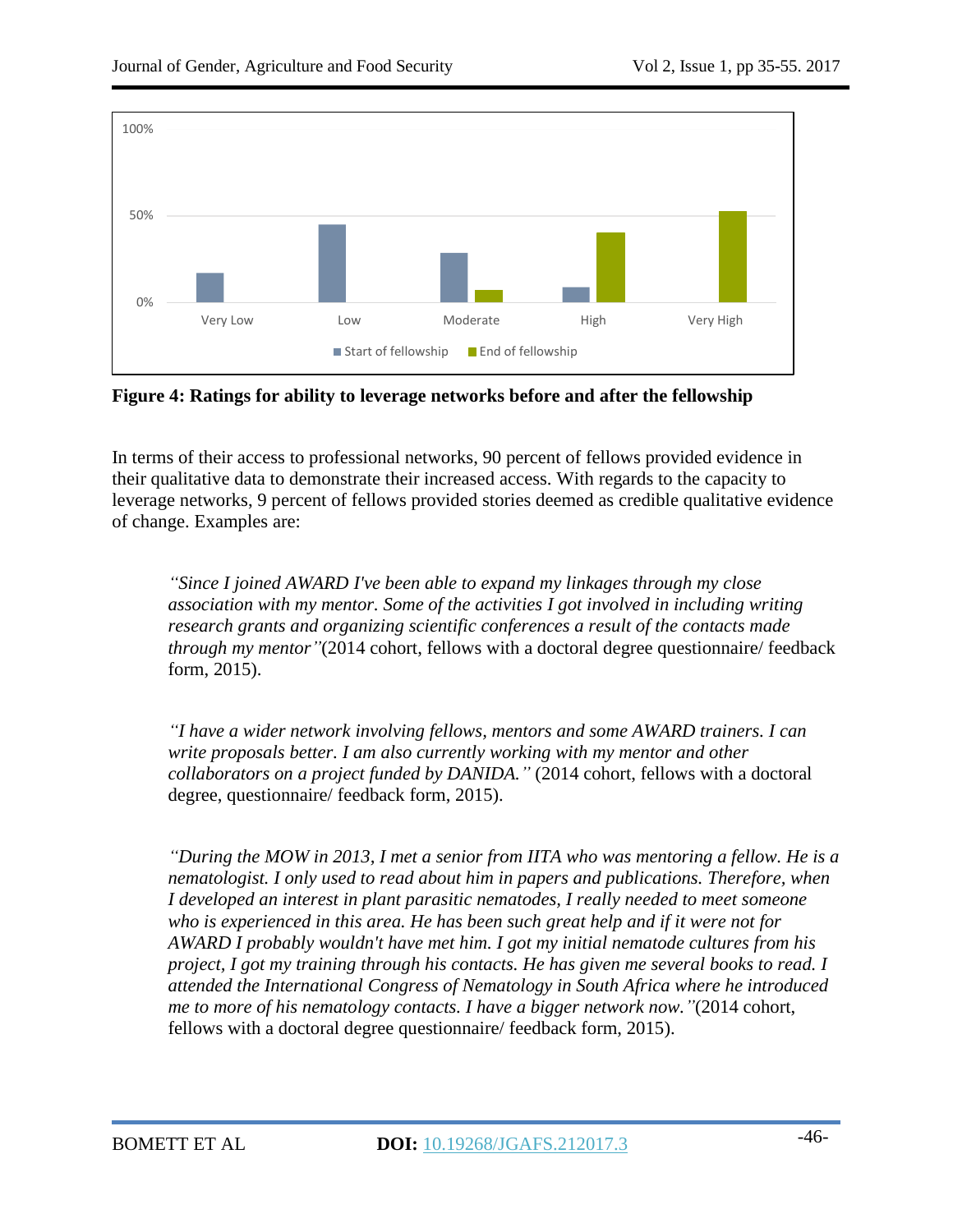# *Mentoring capacity*

Formal mentoring has become increasingly recognized as an important tool in capacity development and career advancement for minority groups, including women (Goh *et al.,* 2008; Willemsen, 2016). Capacity to mentor is thus a way for female scientists who are themselves rising in their careers to empower other female scientists in their direct environment to build a strong corps of women in leadership. The program thus not only provided each fellow with a mentor, but also equipped fellows to mentor others.

Based on quantitative ratings, only seven percent of fellows had "high" levels of formal mentoring capacity at the start of the fellowship; this shifted to 96 percent, indicating they had "high" to "very high" levels after the fellowship period. Almost all fellows (99 percent) increased their capacity to mentor.

A set of follow-up quantitative questions was presented to fellows to unpack any behavioral changes that emerged as a result of their increased capacity to mentor (see Figure 5). The data shows that not only have fellows' capacity for mentorship improved, but that a substantial proportion (89 percent) are now formally mentoring other scientists. This is in sharp contrast to the 14 percent who did so prior to the fellowship. In addition to this, half of the fellows have contributed to the development of mentoring programs within their networks during the fellowship.



**Figure 5: Change in mentoring activities during the fellowship**

In terms of their capacity to mentor, 37 percent of fellows provided stories deemed as credible qualitative evidence of change (illustrated in Figure 2), for example:

*―I recruited 4 staff (2 women, 2 men) on my project between May-Oct 2014 and have been mentoring these using the same skills acquired form the AWARD training. I encouraged them to negotiate with HR for their pay, and once on board started on a journey of aligning them to the project outcomes and roles of their respective positions. I have been meeting them individually to discuss their performance, the need to own and talk about their work, become visible and how they should operate under supervision.*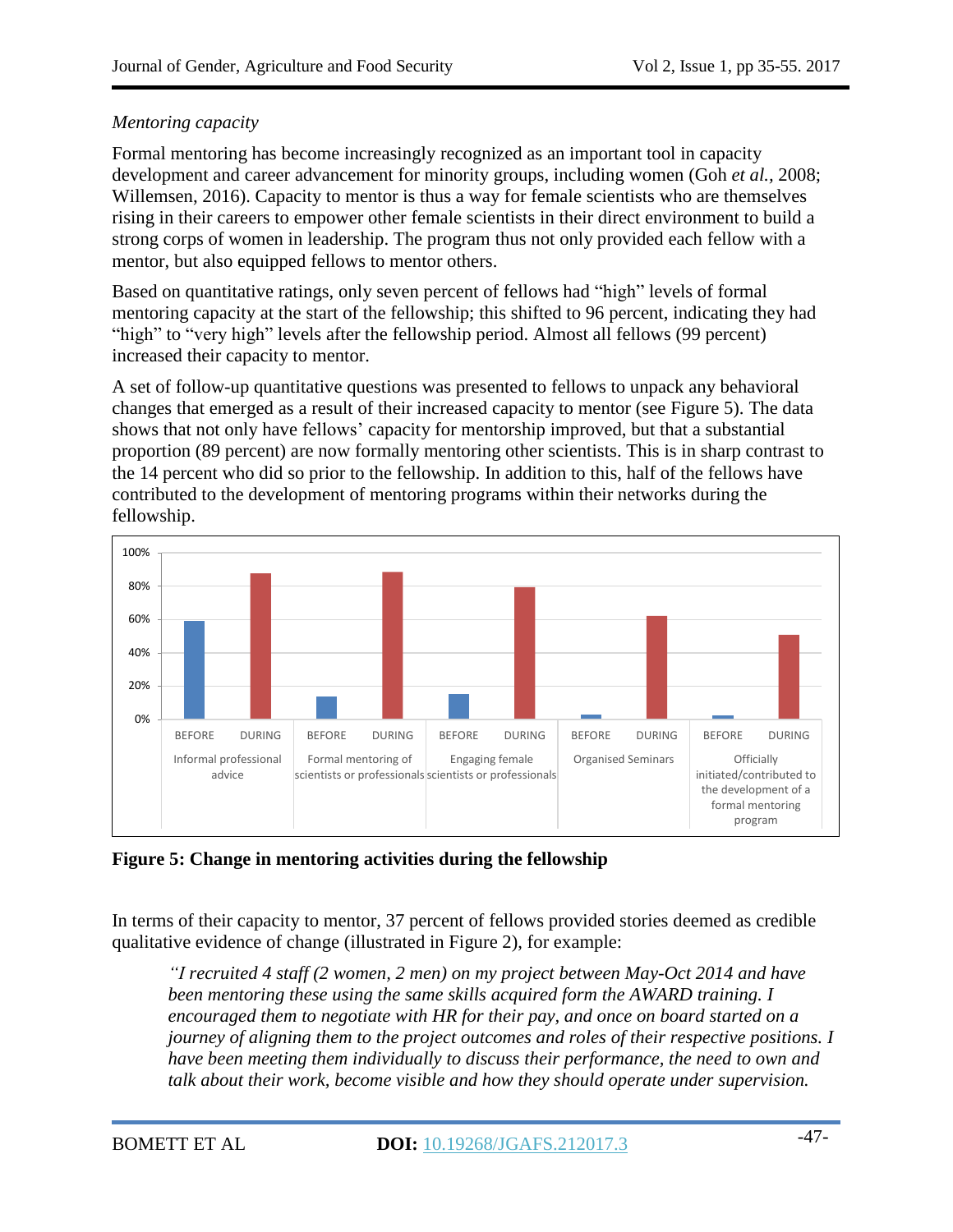*The two ladies are on top of things; one was slow and lacked confidence. She now takes full charge of her roles, has become significantly visible to the extent that my supervisor who used to ask about ‗the extent she delivers on her work' appreciates her M&E role on the project. The other one had no previous work experience but was confident. With this mentoring she has become shrewd now, can independently make appointments and talk to high level personnel in government offices as well as steer a partners meeting. Other staff come to me for counseling, guidance and conflict resolution and I constantly draw from the skills to address such issues.*

# *Navigating workplace diversities and leveraging team strengths*

Despite the recognized value of diversity in stimulating innovation (Duran and Lopez, 2015; Hewlett, Marshall and Sherbin, 2013), diversity of gender, culture and personality present numerous challenges in the workplace. The capacity to manage diversity effectively and leverage team talents within diverse environments will continue to be a core competency required by all leaders which requires a combination of intrapersonal understanding (knowledge of oneself), as well as interpersonal understanding (knowledge of how to work with others). The fellowship activities were designed to address both the intrapersonal and the interpersonal.

Based on quantitative ratings, only eight percent of fellows had "high" levels of the capacity to navigate workplace diversities at the start of the fellowship; this shifted to 92 percent, indicating they had "high" to "very high" levels after the fellowship period. Almost all fellows (97 percent) indicated changes in their ability to navigate workplace diversities. The distribution of ratings before and after the fellowship is shown in Figure 6.



### **Figure 6: Ratings for ability to navigate workplace diversities before and after the fellowship**

Seventeen percent of fellows provided stories deemed as credible qualitative evidence of change (illustrated in Figure 2), for example: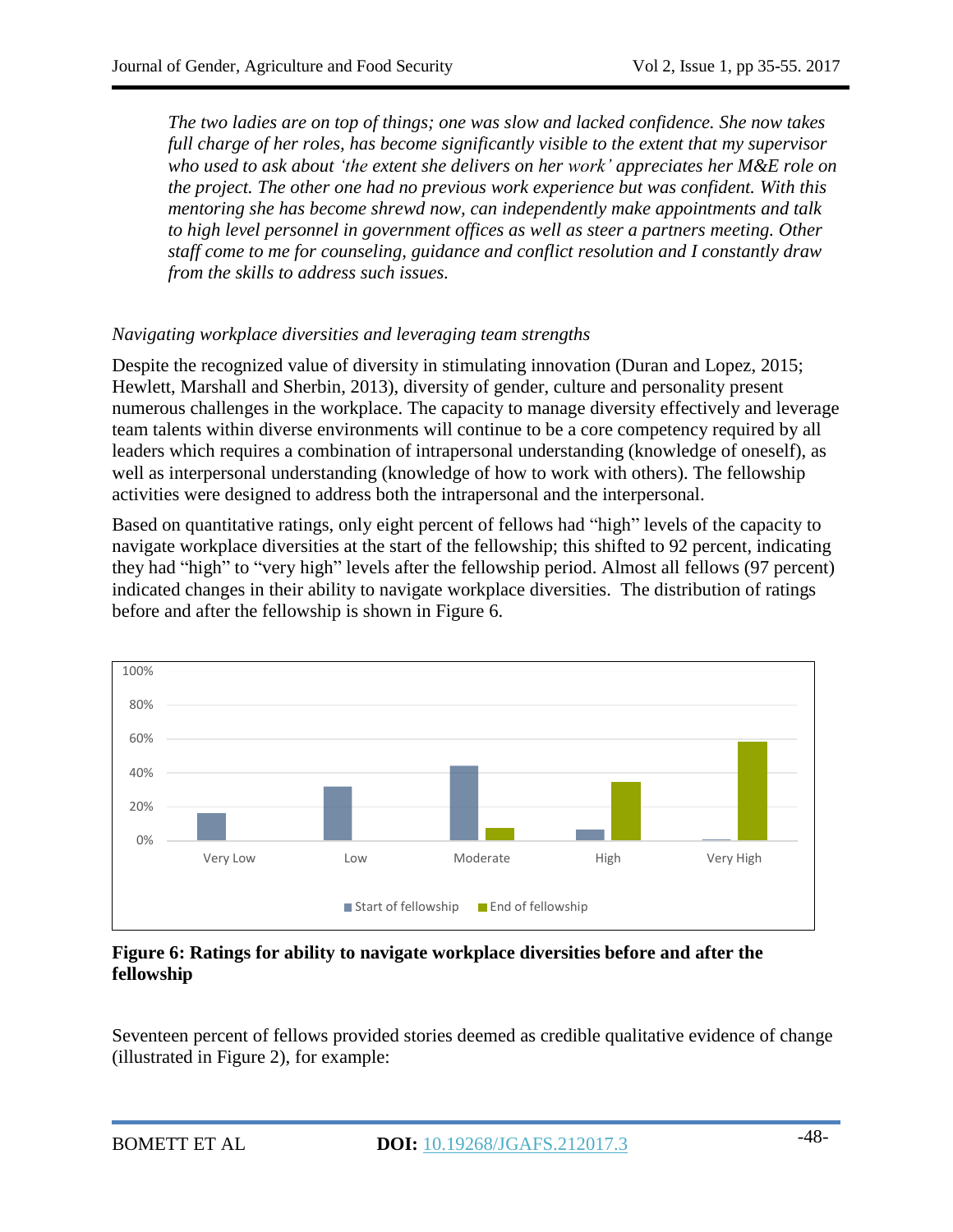*―In the course of my AWARD fellowship, I was appointed the Linkage program, environmental research and development (LIPERD) Director under the office of the Vice Chancellor. The AWARD fellowship gave me the capacity to lead both male and female staff effectively. The impact of the AWARD fellowship training to study and understand character, taught at the beginning of the fellowship was a major factor.‖*(2013 cohort, fellow with a doctoral degree, questionnaire/ feedback form, 2015).

*―I have become confident in my expertise, and there has been a change in my leadership capacities as the Head of my Division. I have the responsibility to work with seven male and a female scientist of different expertise and cultural backgrounds. I have learnt to give positive feedback, and patient to give support. I also avoid making instant judgements about colleagues from different cultural backgrounds regarding their working styles. I also promoted an open exchange of ideas and encourage colleagues to make efforts to get things work‖*(2013 cohort, fellow with a doctoral degree, questionnaire/ feedback form, 2015).

Based on quantitative ratings, only five percent of fellows had "high" levels of the capacity to leverage team talents at the start of the fellowship; this shifted to 91 percent, indicating they had "high" to "very high" levels after the fellowship period. Almost all fellows (98 percent) reported increases in their ability to leverage the talents of other members of their team. The distribution of ratings before and after the fellowship is shown in Figure 7. The data show that fellows' selfratings for leveraging team talents improved significantly during the fellowship.



**Figure 7: Ratings for ability to leverage team talents before and after the fellowship**

In terms of their capacity to leverage team talents, 22 percent of fellows provided stories deemed as credible qualitative evidence of change (illustrated in Figure 2), for example:

*―I have become more assertive and more expressive to the people that I work with and lead in the field. For example, before we start working on a particular field project I meet with everyone involved in the activity and make sure that we understand the goals and*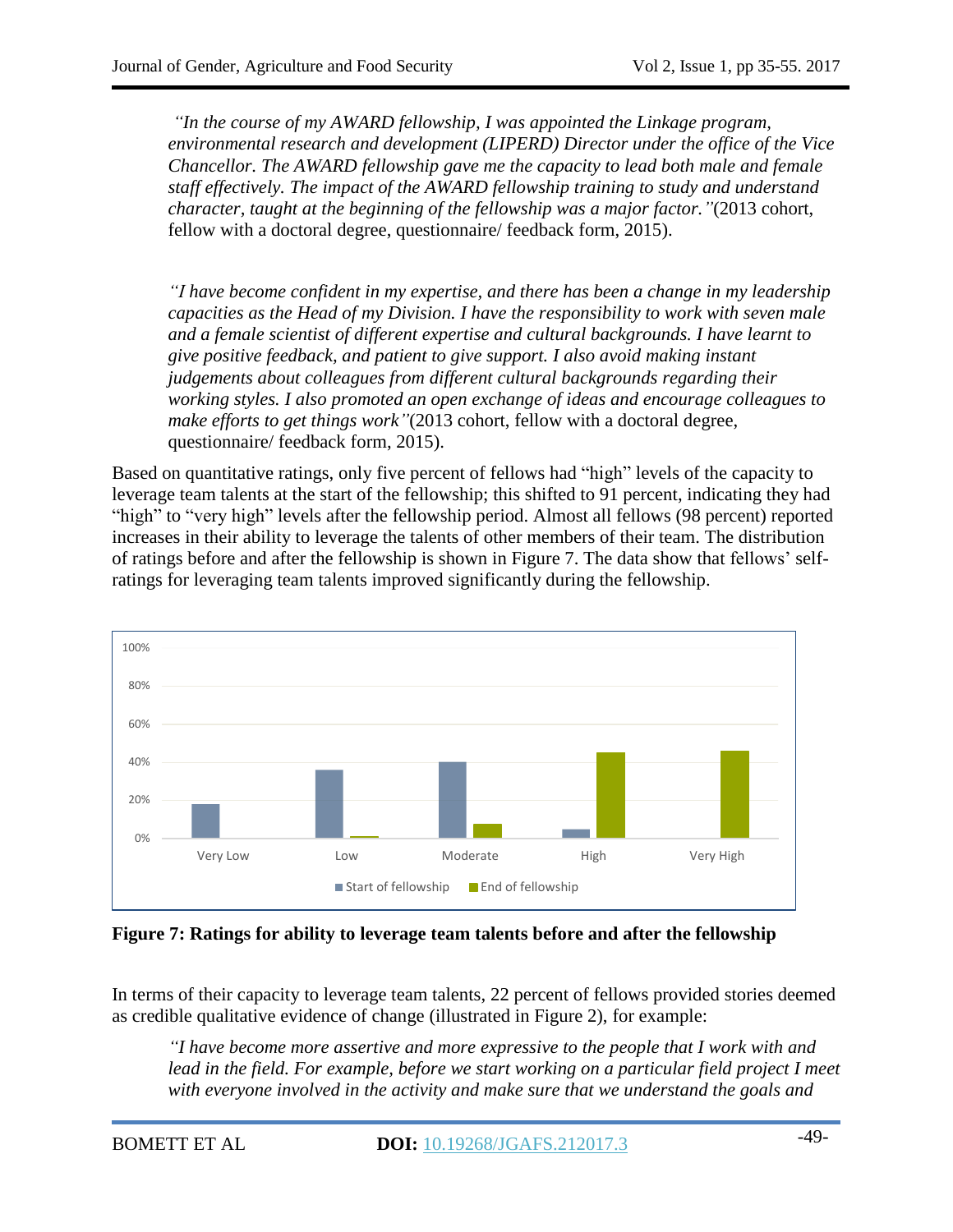*the end results that we need to achieve. I have been able to plan and execute field activities timeously due to my effective planning and motivation of the staff.‖* (2013 cohort, fellow with a doctoral degree, questionnaire/ feedback form, 2015).

### *Negotiation skills*

Compared to their male colleagues, women are less likely to negotiate on behalf of themselves in the workplace which impacts on both their earning potential and their career advancement (Babcock and Laschever, 2003; Leibbrandt and List, 2015). Effective negotiation skills are thus important for female scientists.

Based on quantitative ratings, only four percent of fellows had "high" levels of capacity to negotiate at the start of the fellowship; this shifted to 91 percent, indicating they had "high" to "very high" levels after the fellowship period. Again, almost all fellows (98 percent) reported an increase in their ability to negotiate during the fellowship period.

The distribution of ratings before and after the fellowship is shown in Figure 8. The data show that fellows' self-ratings for negotiation skills improved significantly during the fellowship.



#### **Figure 8: Ratings for negotiation skills before and after the fellowship**

In terms of their capacity to negotiate, 10 percent of fellows provided stories deemed as credible qualitative evidence of change (illustrated in Figure 2), for example:

*―I would base my example on my role as a project coordinator in which i had to deal with the day to day activities to make sure that the project activities were being achieved. My growth as a leader was visible when I had to handle various field work challenges. In one instance, one of my site coordinator had some conflict of interest with our PI and decided to resign (but without a formal procedure) This was a critical time in the project as we were collecting sensitive data and samples from farmers. The PI could not travel to the field so i was sent to solve the problem to have a win-win situation. I handled the matter in the field and recruited a replacement site coordinator. I was dealing with men*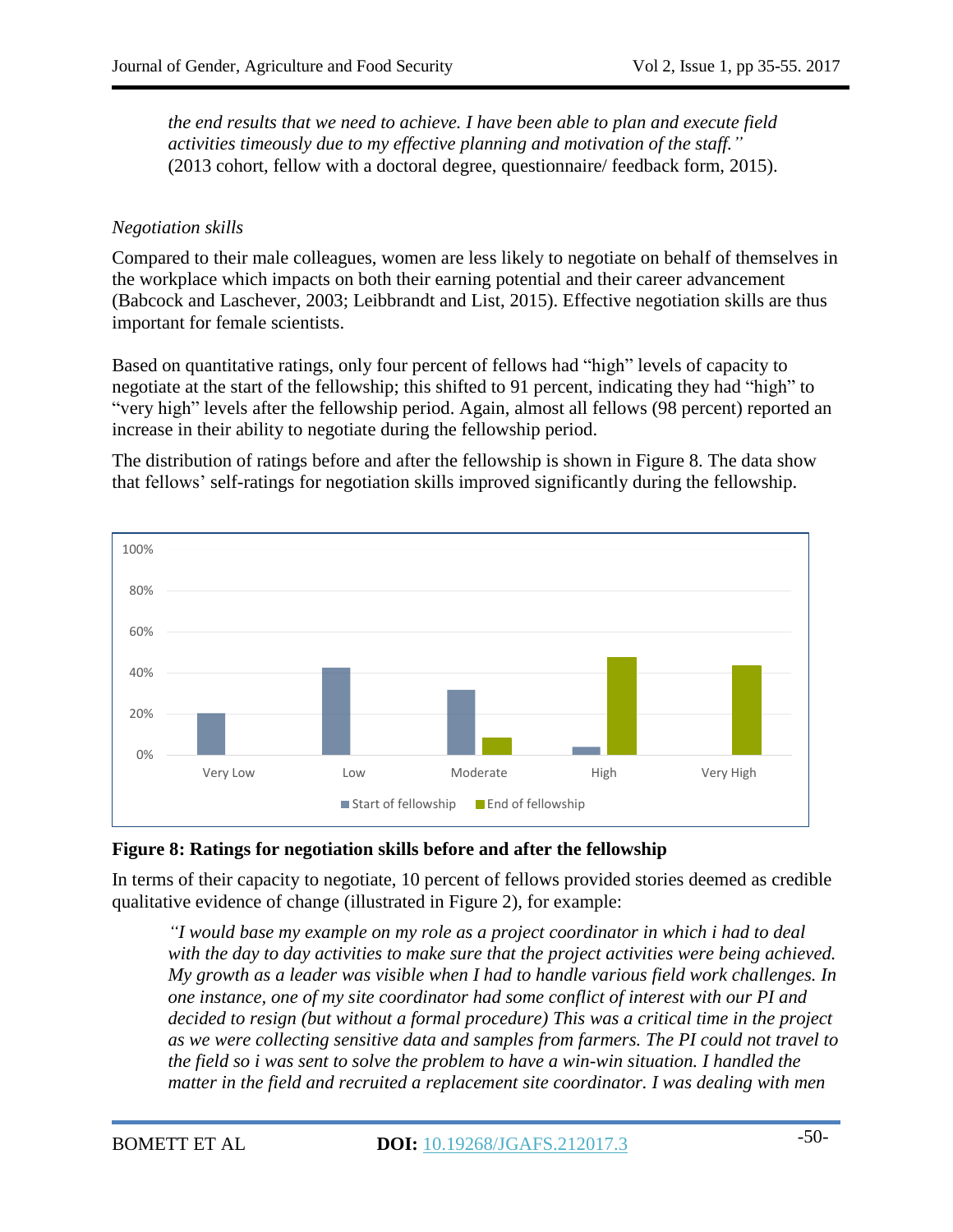*who sometimes looked down upon me but my leadership coat and awareness created during the fellowship programme enabled me to handle my activities more effectively and* with *professionalism*<sup>"</sup>(2014 cohort, fellow with a doctoral degree, questionnaire/ feedback form, 2015).

*―I am leading a project with farmers in my research study where I am training them processing skills and linking them to markets. I negotiated affordable prices between the buying companies and the farmers.* (2014 cohort, fellow with a bachelor's degree, questionnaire/ feedback form, 2015).

### *Programmatic contribution to changes in leadership capacity*

Fellows were asked to reflect on the fellowship's contribution to the change they experienced in terms of their leadership capacity through a qualitative and quantitative question, as discussed in the methodology section. Figure 9 illustrates triangulated responses on the fellowship's contribution to the changes in leadership capacity. It is clear that the fellowship played an important role in facilitating change for fellows in terms of presenting themselves professionally, navigating diversities, leveraging team talents, negotiating, networking, and formal mentoring, with triangulated evidence for a *strong verified role* reported by 81 percent of fellows.



**Figure 9: AWARD's contribution to leadership changes**

#### **Conclusion**

As noted by the International Food Policy Research Institute (IFPRI, 2014) the diverse points of view of women in agricultural research are needed to encourage innovation, policy change, and sustainable food production for balanced nutrition. However, merely increasing the absolute number of women in agricultural research is not enough. Both career advancement and retention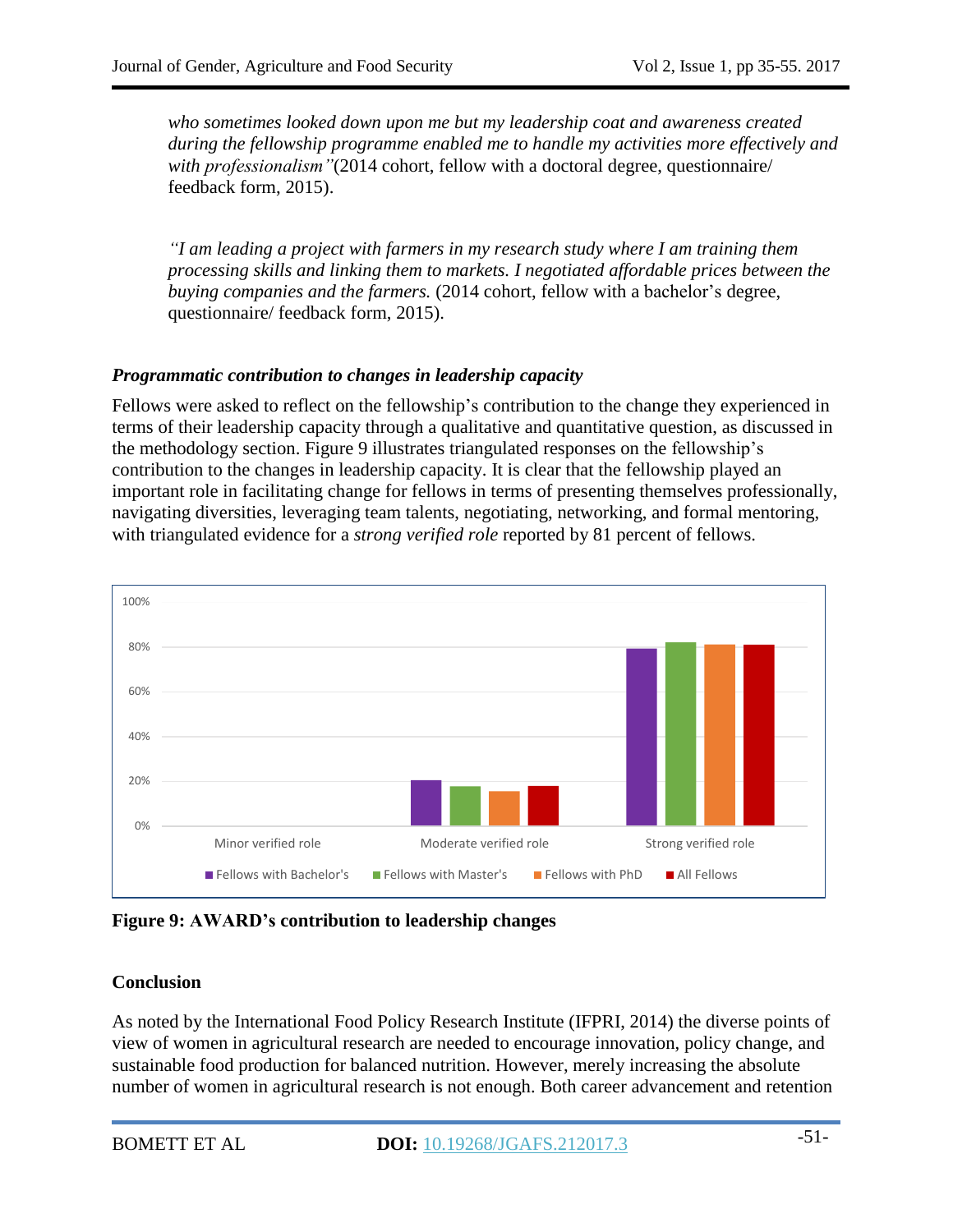are crucial for women in agriculture, since strengthening Africa's agricultural research capacity requires participation from women appointed in senior, decision-making roles (Beintema and Di Marcantonio, 2010).

However, leadership development programs typically conducted by African agricultural research institutes miss the critical range of diverse perspectives necessary to develop leadership skills in women scientists (Beintema and Di Marcantonio, 2009). The findings described above show that the leadership component of the program has contributed to overcoming these challenges, promoting growth in key areas of soft skills development for women leaders to overcome the difficult transition from technical experts to leaders, as highlighted by Andres (2011) and Sheridan (1998).

In particular the program has made important contributions to improving the capacity of female scientists to present themselves professionally and confidently, to access and leverage networks and to manage workplace diversity. These findings are particularly important given that lack of confidence in professional environments, and the inability to leverage networks are two of the primary gender specific challenges women face in the workplace (Debre and the Center for Gender in Organizations, 2007; [Srivastava,](http://tech.mit.edu/author/Sanjana+Srivastava/) 2015; Sarsons and Xu, 2015).

The program was designed to include a leadership, science skills and mentoring component, in response to the need identified in African agricultural research institutes (Goh *et al.,* 2008). In this context one of the leadership outcomes anticipated was that fellows from the program will aquire mentoring skills, and apply these within their own context. The evidence presented confirms that this is indeed the case, and that leadership development programs for women in African agricultural research can benefit from including mentorship components in their range of offerings.

The positive shifts reported by the fellows, and the strong linkages drawn to the program's contribution to the changes confirm the success of and need for programs of a similar nature to set the foundation for women in agricultural sciences to succeed. Several key lessons can be drawn from the program experience that have application for similar initiatives.

- The importance of developing the confidence, self-efficacy and assertiveness of female scientists should not be underestimated, and should be intentionally nurtured.
- Implementing a range of activities which can contribute synergistically to capacity development enhances the success of capacity development initiatives; in this way, the competence (science skills) and confidence (soft skills) of women can both be developed. This combination enhances the likelihood of women rising in leadership positions.
- Ongoing monitoring and evaluation enables capacity development initiatives to understand their core strengths, and should be built into the design of the program from the outset.

Further research is however required to examine the impacts of the program on the longer-term career progress of fellows, to determine whether they are retained in the system and advance to high level positions of influence. The recent completion of the fellowship for these cohorts (2015 and 2016 respectively) meant that retention and career progress could not yet be measured, but the programs strong alumni network provides a platform for longitudinal tracking of fellows in years to come.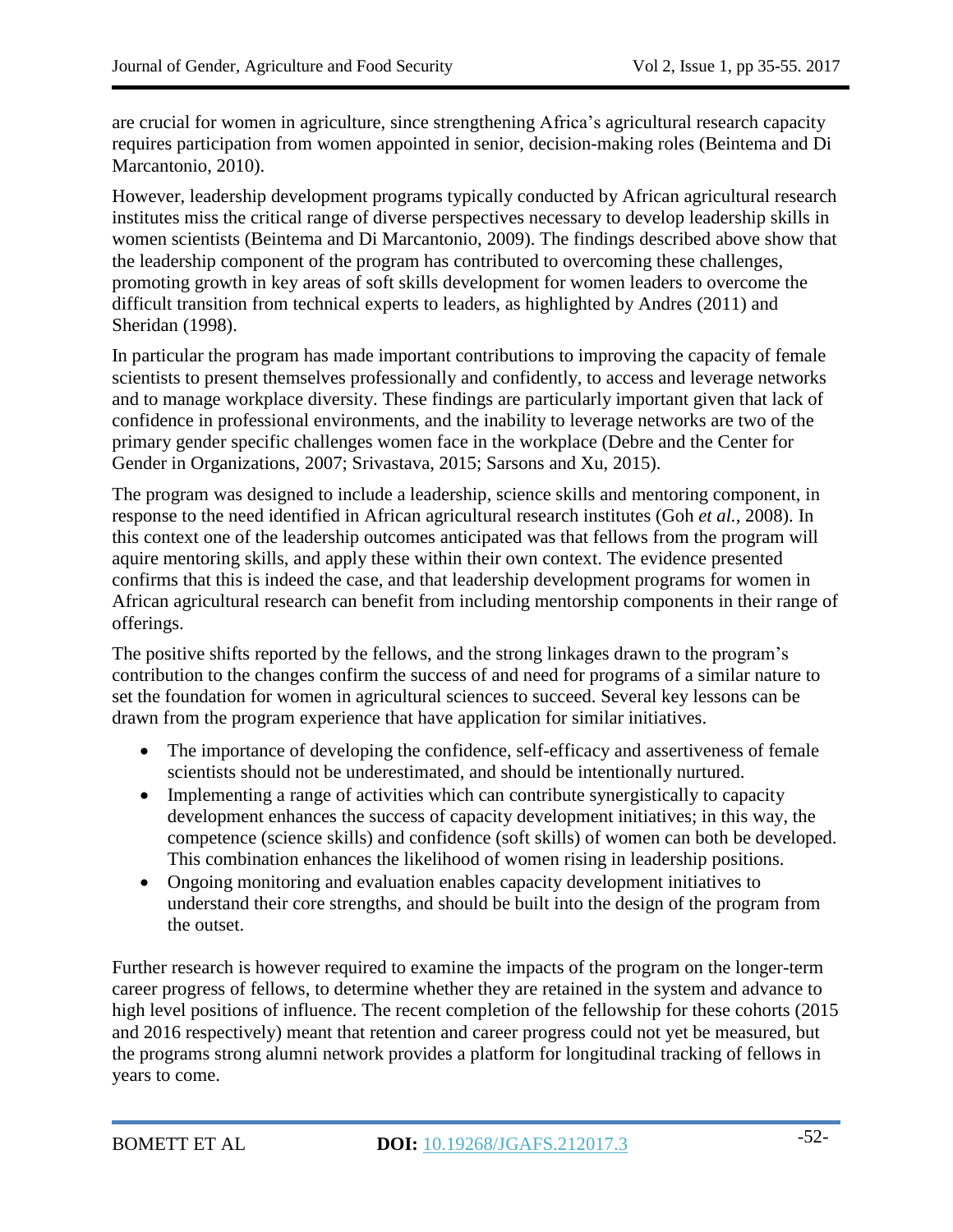As the global and African development agendas increasingly open up opportunities for women scientists (through mechanisms such as the Sustainable Development Goals and the Science, Technology and Innovation Strategy for Africa), it will be necessary to ensure that the pool of available women is adequately prepared with the full range of skills that they need to take up leadership positions and thrive to their full potential. This will require an increase in the number of programs available to develop the holistic capacities of female scientists, such as the program described; lessons learnt from this initiative can contribute to their successful design.

### **References**

Andres, J.T.H. (2011) Overcoming gender barriers in science: facts and figures', *Science and Development Network*. Available at:

[http://www.scidev.net/global/education/feature/overcoming-gender-barriers-in-science-facts](http://www.scidev.net/global/education/feature/overcoming-gender-barriers-in-science-facts-and-figures-1.html)[and-figures-1.html](http://www.scidev.net/global/education/feature/overcoming-gender-barriers-in-science-facts-and-figures-1.html)

AWARD. (2017) *African Women in Agricultural Research and Development (AWARD).* Available at: [http://awardfellowships.org](http://awardfellowships.org/)

Babcock, L., & Laschever, S. (2003) *Women don't ask*. Available at [https://apps.uqo.ca/LoginSigparb/LoginPourRessources.aspx?url=http://www.books24x7.com/m](https://apps.uqo.ca/LoginSigparb/LoginPourRessources.aspx?url=http://www.books24x7.com/marc.asp?bookid=69989) [arc.asp?bookid=69989](https://apps.uqo.ca/LoginSigparb/LoginPourRessources.aspx?url=http://www.books24x7.com/marc.asp?bookid=69989)

Beintema, N.M. and Di Marcantonio, F. (2009) *Women's Participation in Agricultural Research and Higher Education: Key Trends in Sub-Saharan Africa*. Washington DC and Nairobi: IFPRI and CGIAR Gender and Diversity program. Available at: [http://www.asti.cgiar.org/pdf/ASTI-](http://www.asti.cgiar.org/pdf/ASTI-AWARD-brief.pdf)[AWARD-brief.pdf.](http://www.asti.cgiar.org/pdf/ASTI-AWARD-brief.pdf)

Beintema, N.M. and Stads, G.J. (2006) *Agricultural R&D in Sub-Saharan Africa: An Era of Stagnation. Background Report*. Washington DC: International Food Policy Research Institute. Available at: [https://www.asti.cgiar.org/pdf/AfricaRpt\\_200608.pdf](https://www.asti.cgiar.org/pdf/AfricaRpt_200608.pdf)

Blickenstaff, J.C. (2006) ‗Women and science careers: leaky pipeline or gender filter?', *Gender and Education*, 17(4), pp. 369-386. Available at: <http://www.tandfonline.com/doi/full/10.1080/09540250500145072>

Cronin, C. and Roger, A. (1999) 'Theorizing Progress: Women in Science, Engineering, and Technology in Higher Education', *Journal of Research in Science Teaching*, 36(6), pp. 639-661.

Debre, G. & The Center for Gender in Organizations. (2007) *Inspiring Transformation…Lessons from the CGIAR Women's Leadership Series*. Consultative Group on Agricultural Research Gender & Diversity Program, Working Paper 47. Available at: http://library.cgiar.org/bitstream/handle/10947/2752/47\_%20Inspiring%20Transformation...%20 Lessons%20from%20the%20

CGIAR%20Women's%20Leadership%20Series\_genderdiversity\_WP.pdf. Dedoose. (2017) *Dedoose. Great Research Made Easy.* Available at: <http://www.dedoose.com/>

Duran, A. and Lopez, D. (2015) *Impact of Diversity on Organization and Career Development.* C. Hughes (Ed.). Hersey, PA: IGI Global. doi:10.4018/978-1-4666-7324-3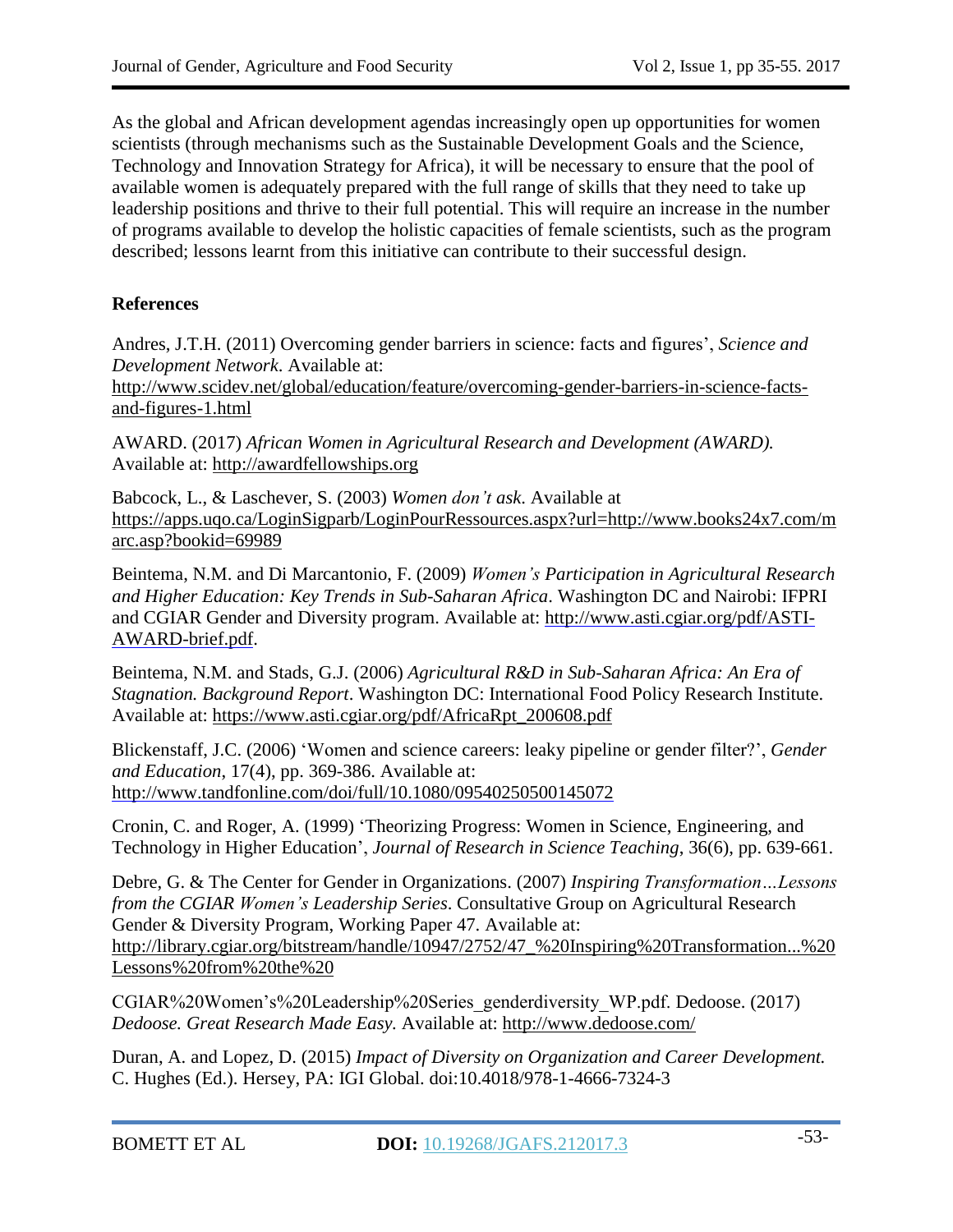Eagly, A.H. and Carli, L.L. (2007) *Through the Labyrinth: The Truth About How Women Become Leaders.* Boston: Harvard Business School Press.

Elsevier. (2017) *Gender in the Global Research Landscape.* Elsevier. Available at: <https://www.elsevier.com/research-intelligence/resource-library>

FAO. (2017) *The future of food and agriculture – Trends and challenges.* Rome. Available at: http://www.fao.org/publications/fofa/en/

Goh, A., Recke, H., Hahn-Rollins, D. and Guyer-Miller, L. (2008) *Successful Women— Successful Science. CGIAR Gender & Diversity Working paper 48*. Rome, Italy: Consultative Group on International Agricultural Research (CGIAR). Available at: http://portal.oas.org/LinkClick.aspx?fileticket=rJV04liGysw%3D&tabid=1527

Goleman. D (1998) ‗What Makes a Leader?', *Harvard Business Review*, 76(6), pp. 93-102.

Hewlett, A., Marshall, M. and Sherbin, L. (2013) ‗How diversity can drive innovation.' *Harvard Business Review*. Available at: <https://hbr.org/2013/12/how-diversity-can-drive-innovation>

Hill, C., Corbett, C. and Rose, A.S. (2010) Why So Few? Women in Science, Technology, Engineering and Mathematics. Washington DC: AAUW. Kotter, J.P. (2001) 'What Leaders Really Do', *Harvard Business Review*, 68(3), pp. 103-111.

IFPRI. (2014) *2013 Global Food Policy Report*. Washington DC: International Food Policy Research Institution (IFPRI).

Leibbrandt, A. & List, J. (2015) 'Do Women Avoid Salary Negotiations? Evidence from a Large-Scale Natural Field Experiment', *Management Science*, 61(9), pp. 2016-2024.

Lussier, R.N. and Achua, C.F. (2012) *Leadership: Theory, Application & Skill Development*, 5 th Edition. South-Western: Cengage Learning.

McCullough, L. (2011) Women's leadership in science, technology, engineering and mathematics: barriers to participation', *Forum on Public Policy: A Journal of the Oxford Round Table*, 2011(2), pp. 1-11. Available at: <http://files.eric.ed.gov/fulltext/EJ944199.pdf>

Ofir, Z., van Wyk, B. & Etta, F. (2008) *Comparative Evaluation of the G&D Rockefeller and Borlaug Women in Science Fellowship Programs*. Consultative Group on Agricultural Research Gender & Diversity Program, Working Paper 49. Available at: [http://library.cgiar.org/b](http://library.cgiar.org/)itstream/handle/10947/2754/49\_Comparative%20Evaluation%20of%20t he%20G%26DRockefeller%20and%20Borlaug%20Women%20in%20Science%20Fellowship% 20Programs\_genderdiversity\_WP.pdf?sequence=1

Robles, M.M (2012) 'Executive Perceptions of the Top 10 Soft Skills Needed in Today's Workplace', *Business Communication Quarterly*, 75(4), pp. 453-465.

Sarsons, H. and Xu, G. (2015) *Confidence Men? Gender and Confidence: Evidence among top economists.* Online. http://scholar.harvard.edu/files/sarsons/files/confidence\_final.pdf (accessed 8 October 2016).

Sheridan, K. (1998) 'Some thoughts on future directions of economics', *Journal of Applied*